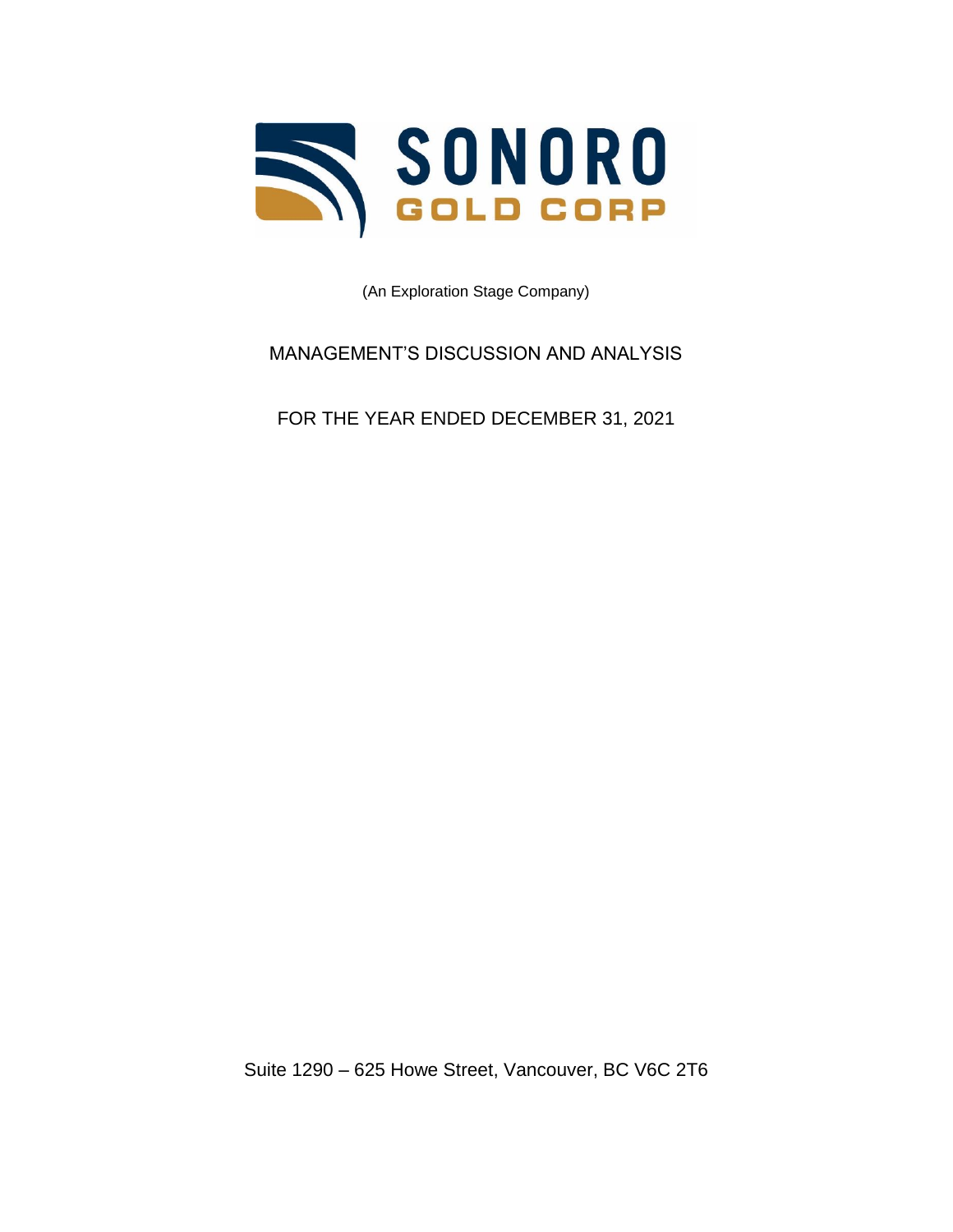For the year ended December 31, 2021

### **INTRODUCTION**

This Management's Discussion and Analysis ("MD&A") includes financial information from, and should be read in conjunction with, Sonoro Gold Corp's (the "Company" or "Sonoro") audited consolidated financial statements and notes thereto for the year ended December 31, 2021. All figures presented in this MD&A are expressed in Canadian dollars, unless otherwise indicated. This MD&A was prepared with information available to April 28, 2022. Additional information and disclosure relating to the Company can be found on SEDAR at [www.sedar.com.](http://www.sedar.com/)

### **FORWARD LOOKING STATEMENTS**

This MD&A contains "forward-looking statements" within the meaning of applicable Canadian securities legislation, which include all statements other than statements of historical fact that address activities, events or developments that the Company believes, expects or anticipates will or may occur in the future. These include, without limitation:

- the Company's anticipated results and developments in the Company's operations in futureperiods;
- planned exploration and development of its mineral properties;
- planned expenditures and budgets;
- evaluation of the potential impact of future accounting changes;
- estimates concerning share-based compensation and carrying value of properties; and
- other matters that may occur in the future.

These statements relate to analyses and other information that are based on expectations of future performance and planned work programs.

Statements concerning mineral resource estimates may also be deemed to constitute forward-looking statements to the extent that they involve estimates of the mineralization that will be encountered if the related property is developed.

With respect to forward-looking statements and information contained herein, the Company has made a number of assumptions with respect to, including among other things, the price of gold and other metals, economic and political conditions, and continuity of operations. Although the Company believes that the assumptions made and the expectations represented by such statements or information are reasonable, there can be no assurance that forward-looking statements or information contained or incorporated by reference herein will prove to be accurate.

Forward-looking statements are subject to a variety of known and unknown risks, uncertainties and other factors which could cause actual events or results to differ materially from those expressed or implied by the forward-looking statements, including, without limitation:

- fluctuations in mineral prices;
- the Company's dependence on a limited number of mineral projects;
- the nature of mineral exploration and mining and the uncertain commercial viability of certain mineral deposits;
- the Company's lack of operating revenues;
- the Company's ability to obtain necessary financing to fund the development of its mineral properties or the completion of further exploration programs;
- jurisdictional operating risks which can over time include changes in political, economic, regulatory and taxation regimes;
- governmental regulations and specifically the ability to obtain necessary licenses and permits;
- risks related to the Company's mineral properties being subject to prior unregistered agreements, transfers, or claims and other defects in title;
- fluctuations in the currency markets;
- changes in environmental laws and regulations which may increase the costs of doing business and restrict the Company's operations;
- risks related to the Company's dependence on key personnel; and
- estimates used in the Company's consolidated financial statements proving to be incorrect.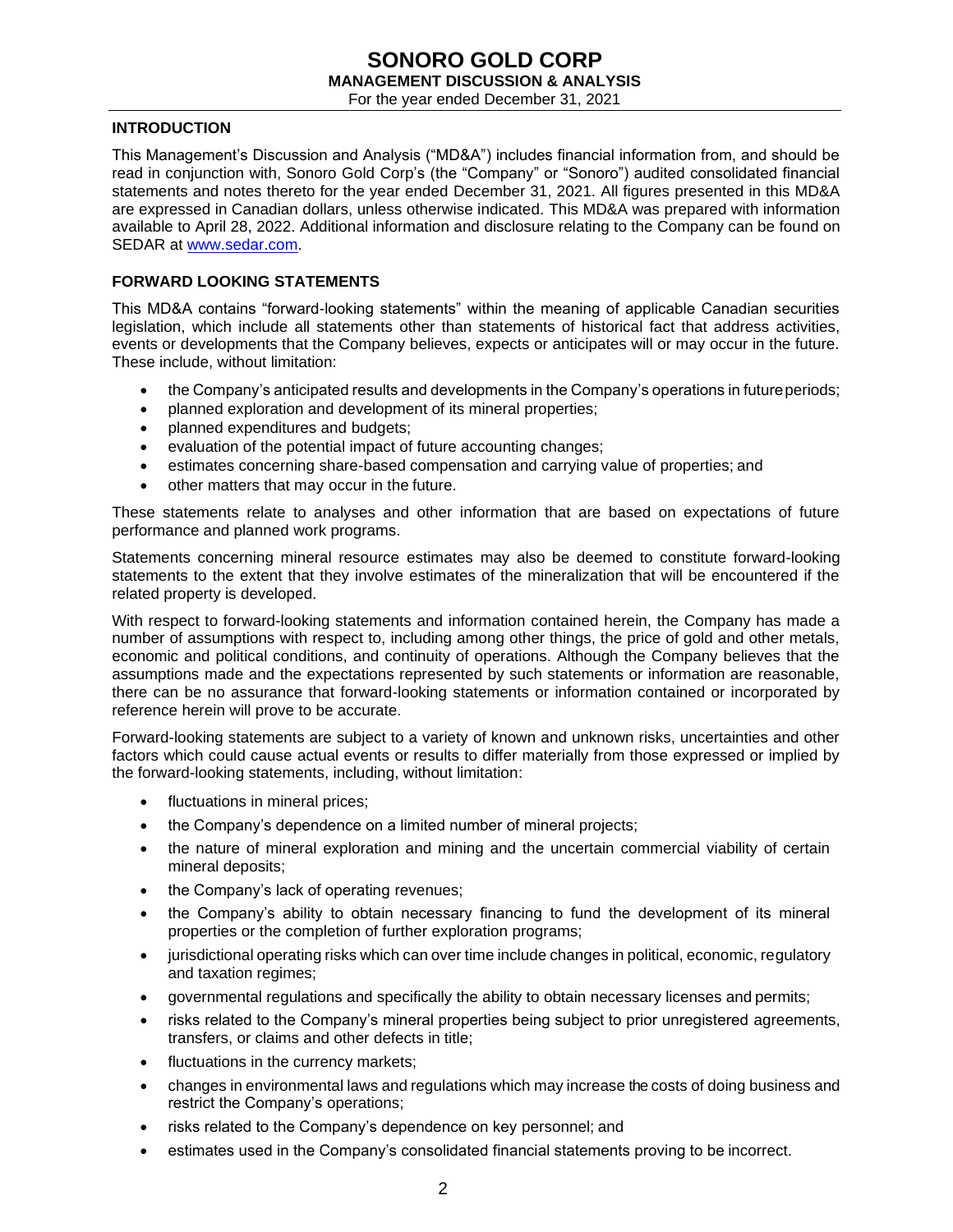### **SONORO GOLD CORP MANAGEMENT DISCUSSION & ANALYSIS** For the year ended December 31, 2021

This is not an exhaustive list of the factors that may affect the Company's forward-looking statements. Should one or more of these risks and uncertainties materialize, or should underlying assumptions prove incorrect, actual results may vary materially from those described in the forward-looking statements. The Company's forward-looking statements are based on beliefs, expectations and opinions of management on the date the statements are made. For the reasons set forth above, investors should not place undue reliance on forward-looking statements.

### **DESCRIPTION OF BUSINESS**

Sonoro was incorporated in Ontario on November 30, 1944 under the Company Act of Ontario. On January 15, 2007, the Company was issued a Certificate of Continuation by the Province of British Columbia. The Company's principal business activity is the acquisition, exploration and development of mineral properties. The Company is a publicly–traded company listed on the TSX Venture Exchange under the symbol "SGO".

The Company has financed its current exploration and development activities principally by the issuance of common shares. The Company intends to continue relying upon the issuance of securities to finance its future activities but there can be no assurance that such financing will be available on a timely basis under terms acceptable to the Company.

### **HIGHLIGHTS**

- In August 2020, the Company closed a non-brokered private placement offering of 36,363,638 units at \$0.22 per unit for gross proceeds of \$8,000,000.
- In August 2020, the Company commenced its Phase III drilling program at its Cerro Caliche gold project in Sonora, Mexico.
- In September 2020, the Company paid the final USD \$70,000 instalment for the acquisition of the Cabeza Blanca concession and secured 100% title to the concession through execution of an "Assignment of Title to Mining Concession Agreement" which has been filed with the Public Registry of Mining.
- In November 2020, Sonoro engaged McClelland Laboratories of Sparks, Nevada to conduct metallurgical testing for the Cerro Caliche project.
- In December 2020, Sonoro engaged Micon International Limited of Toronto, Ontario, to prepare an updated resource estimate on the Cerro Caliche project.
- In December 2020, Sonoro engaged D.E.N.M. Engineering of Mississauga, Ontario, to prepare a Preliminary Economic Assessment ("PEA") on the Cerro Caliche project.
- In April 2021, the Company completed its Phase III exploration program including 34,500 meters of core and reverse circulation drilling.
- On April 20, 2021, the Company closed a non-brokered private placement offering of 17,293,308 units at \$0.18 per unit for gross proceeds of \$3,112,795.
- On October 29, 2021, Sonoro filed an independent PEA technical report on the Cerro Caliche project.
- In November 2021, the Company commenced its Phase IV drilling program at its Cerro Caliche gold project in Sonora, Mexico
- In December 2021, the Company closed a non-brokered private placement offering of 16,666,667 units at \$0.18 per unit for proceeds of \$3,000,000.

### **PROJECT UPDATE: Cerro Caliche Project**

The Cerro Caliche Project is located in the Cucurpe Municipality of Sonora State in northwestern Mexico and is comprised of 15 contiguous mining concessions covering a total area of 1,350.10 hectares (ha). The concessions are held under five Option to Purchase or Assignment of Title agreements by the Company's wholly owned Mexican subsidiary Minera Mar De Plata, S.A. de C.V. (MMP).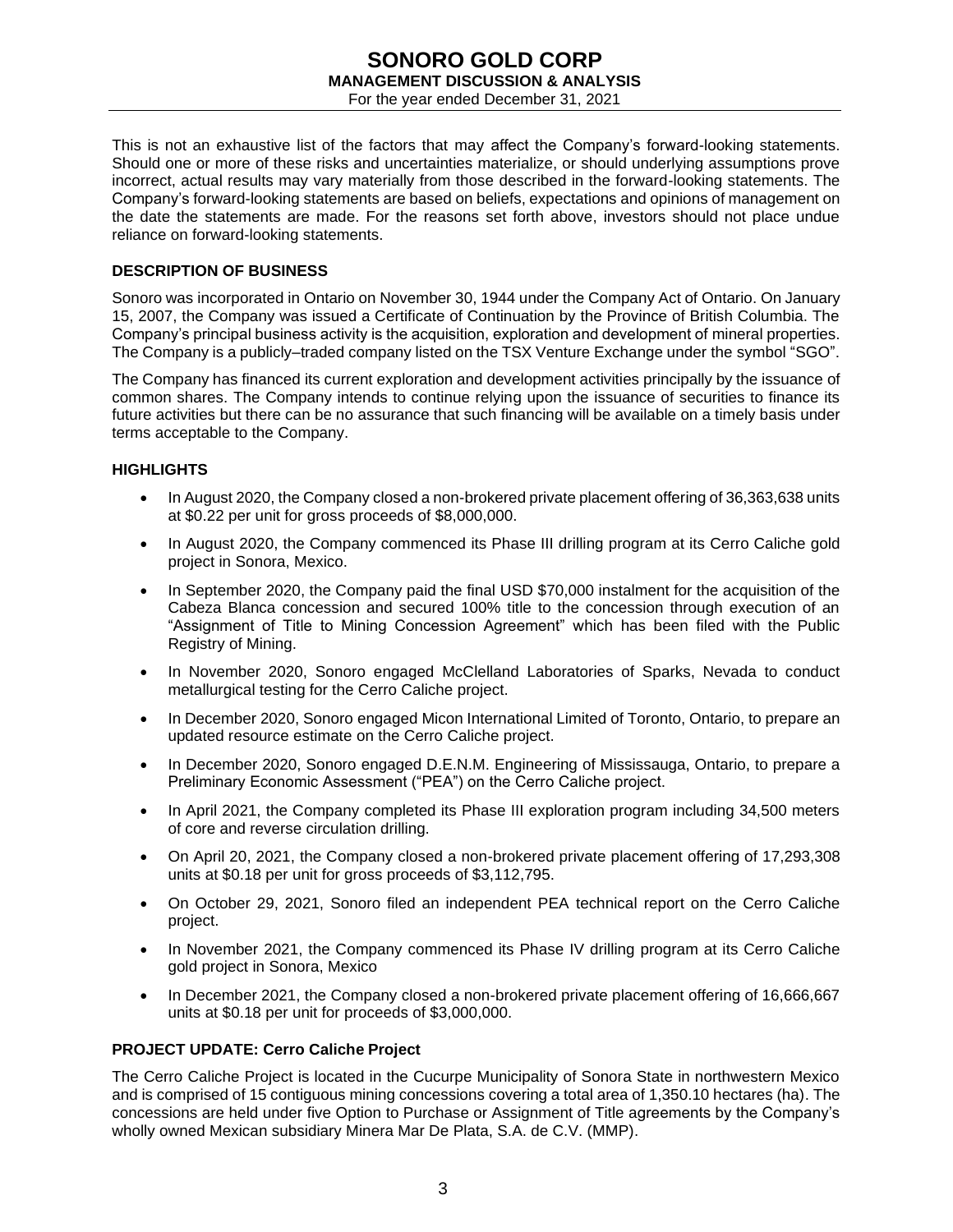For the year ended December 31, 2021

### *Cerro Caliche Option Agreements*

On January 23, 2018, MMP entered into an option agreement (the "Cerro Caliche Option Agreement") with a resident of Sonora, Mexico (the "Cerro Caliche Vendor"), to acquire a 100% interest (the "Cerro Caliche Option") in the Cerro Caliche Group of Concessions ("Cerro Caliche"), for total consideration of USD \$2,977,000 payable in instalments over 72-months.

Under the terms of the Cerro Caliche Option Agreement, the Cerro Caliche Vendor will be entitled to a 2% net smelter returns royalty ("Cerro Caliche NSR") from the proceeds of the sale of minerals from the Cerro Caliche concessions. The Company has an option to purchase the Cerro Caliche NSR at any time for USD \$1,000,000 for each one percent of the Cerro Caliche NSR.

On March 14, 2018, MMP entered into an option agreement (the "Rosario Option Agreement") with a resident of Tucson, Arizona (the "Rosario Vendor"), to acquire a 100% interest (the "Rosario Option") in the Rosario Group of Concessions ("Rosario") for total consideration of USD \$1,600,000 payable in instalments over 72-months.

Under the terms of the Rosario Option Agreement, the Rosario Vendor will be entitled to a 2% net smelter returns royalty ("Rosario NSR") from the proceeds of the sale of minerals from the Rosario concession. The Company has an option to purchase the Rosario NSR at any time for USD \$1,000,000 for each one percent of the Rosario NSR.

On May 29, 2018, MMP entered into an option agreement with two residents of Sonora, Mexico to acquire a 100% interest in the Tres Amigos concession for total consideration of USD \$130,000 payable in instalments over 48 months.

On August 10, 2018, MMP entered into an option agreement with a resident of Sonora, Mexico, to acquire a 100% interest in the El Colorado concession for total consideration of USD \$100,000 payable in two instalments. In February 2019, the final instalment of USD \$50,000 was paid, securing 100% title to the concession through the execution of an "Assignment of Title to Mining Concession Agreement".

On October 5, 2018, MMP entered into an option agreement with a resident of Sonora, Mexico to acquire a 100% interest in the Cabeza Blanca concession for total consideration of USD \$175,000 payable in installments over two years, plus 250,000 common shares. In September 2020, the final installment of USD \$70,000 was paid securing 100% title to the concession through the execution of an "Assignment of Title to Mining Concession Agreement".

Under Mexican law, mineral exploration rights are separate from surface rights and concession holders are required to negotiate with the landowner to access the land. Surface rights for the Cerro Caliche Project are controlled by the Rancho Cerro Prieto, a family-owned ranch. In June 2018, MMP entered into a seven-year surface rights agreement in consideration of annual payments of USD \$48,800.

### **Cerro Caliche – Exploration History**

The Cerro Caliche Project has been the subject of exploratory work and artisan mining since the 1800s. Despite the scarcity of records, numerous small scale prospecting pits as well as shallow shafts and tunnels are evident throughout the property with several of the workings now overgrown with thick vegetation. Following the 2018 acquisition of the Cerro Caliche concessions, the Company carried out an in-depth analysis of historical data from prior exploration programs conducted on the property between 2006 and 2011 by prior operators. In September 2018, the Company initiated a multi-phase exploration program of drilling, geological mapping, and surface rock sampling. Between October 2018 and April 2021, the Company completed 34,500 meters of drilling, confirming the presence of a broadly mineralized lowsulphidation epithermal vein structure and the presence of multiple northwest trending gold mineralized zones along trend and near surface.

### **August 2020: Launch Phase III Drilling Program at Cerro Caliche**

In August 2020, the Company commenced its Phase III drilling program to demonstrate a material expansion of the concession's oxide gold mineralization and support a proposed Heap Leach Mining Operation (HLMO) with a conceptual operating capacity of up to 15,000 tons per day (tpd).

Drilling results confirmed a material expansion of several mineralized zones as well as the potential coalescence of at least two mineralized zones into a single body of shallow, oxide gold mineralization.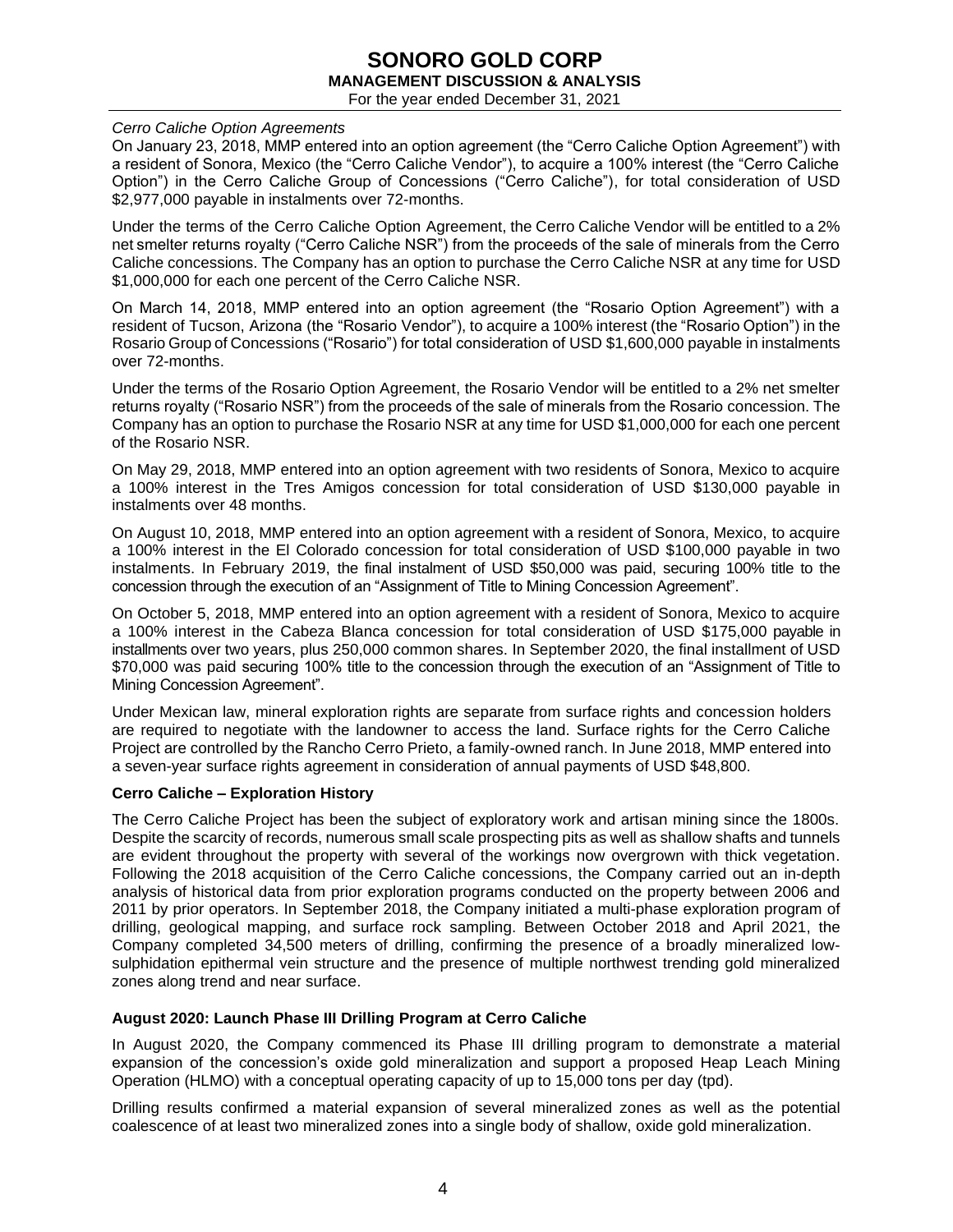For the year ended December 31, 2021

In November 2020, the Company engaged McClelland Laboratories of Sparks, Nevada to conduct independent metallurgical testing of the mineralization at Cerro Caliche. The Company delivered to McClelland over 5,500 kilograms of mineralized material from ten 85-mm diameter PQ core holes drilled at five distinct zones from central and western regions of the property. Metallurgical testing will help determine the heap leach characteristics of the oxide mineralization, provide quantified estimates of gold and silver recovery and offer recommendations for crushing sizes and associated process flow sheet development.

In March 2021, the Company announced results from 43 bottle roll tests over 96-hours at a coarse sizing of 80% - 1.7 mm feed size. Subsequent leach recoveries averaged 80.3% for gold and 27.2% for silver. Sodium cyanide consumption rates averaged 0.20 kg/t and lime addition averaged 2.1 kg/t for the bottle roll tests at varying feed grades. The leaching profile indicated a fast recovery over the 24-hours for gold, with a slower profile for silver as expected.

On August 19, 2021, the Company announced column metallurgical test results returned an average recovery rate of 74% for gold and 27% for silver. Recovery results obtained at the 80% minus 12.5 mm feed size averaged 74% over approximately 90 days and results from the 50mm feed size averaged 66% gold recovery over approximately 100 days. Column testing confirmed heap leach amenability at both feed sizes and no obvious variations in recovery related to ore zone or material type. Cyanide consumptions were low, and good pH control was maintained.

In August 2021, the Company completed a surface sampling program where assay results outlined linear structural corridors of anomalous gold, silver and base metal mineralization, as well as a 750-meter extension of two known mineralized zones. Results also revealed oxide gold mineralized "windows" with strong stockwork quartz veining and broad zones of gold and silver mineralization. Assay results from 17 samples returned grades between 2.5 and 14.3 g/t Au.

### **Cerro Caliche – National Instrument 43-101 PEA Technical Report Filed**

An independent technical report titled "Preliminary Economic Assessment on the Cerro Caliche Project, Sonora, Mexico" dated October 29, 2021 (the "PEA") was prepared in accordance with the requirements of National Instrument 43-101 by D.E.N.M. Engineering Ltd. with an updated resource estimation completed by Micon International Ltd. The PEA was filed both on SEDAR at [www.sedar.com,](http://www.sedar.com/) and on the Company's website at [www.sonorogold.com.](http://www.sonorogold.com/)

The report considers an open-pit, Heap Leap Mining Operation (HLMO) with a capacity of 15,000 tonnes per day (tpd). Utilizing base metal prices of USD \$1,750 Au oz and USD \$22 Ag oz, after-tax net present value at a 5% discount (NPV<sub>5</sub>) is estimated at USD \$41.5 million and after-tax internal rate of return (IRR) is estimated at 32.4% with a 2.2-year payback.

|  |  |  |  | <b>Project Cash Flow Summary</b> |  |
|--|--|--|--|----------------------------------|--|
|--|--|--|--|----------------------------------|--|

| <b>Assumption / Results</b>                       | Value    |
|---------------------------------------------------|----------|
| <b>Total Tonnes Processed</b>                     | 31.5 M   |
| Total Tonnes Waste                                | 65.5 M   |
| Strip Ratio                                       | 2.1      |
| Gold Grade (g/t)                                  | 0.41     |
| Silver Grade (g/t)                                | 4.05     |
| <b>Gold Recovery</b>                              | 74%      |
| Silver Recovery                                   | 27%      |
| Gold Price (US\$/oz)                              | \$1,750  |
| Silver Price (US\$/oz)                            | \$22     |
| <b>Annual Gold Equivalent Production (Ounces)</b> | 45,700   |
| <b>Total Gold Equivalent Production (Ounces)</b>  | 323,500  |
| Net Revenue (Gold and Silver) (US \$m)            | \$566.2M |
| Initial Capital Costs (US \$m)                    | \$32.2   |
| Sustaining Capital Costs (US \$m)                 | \$4.8    |
| LOM Operating Costs (US \$m)                      | \$396.9  |
| Operating Cash Cost per AuEq ounce                | \$1,227  |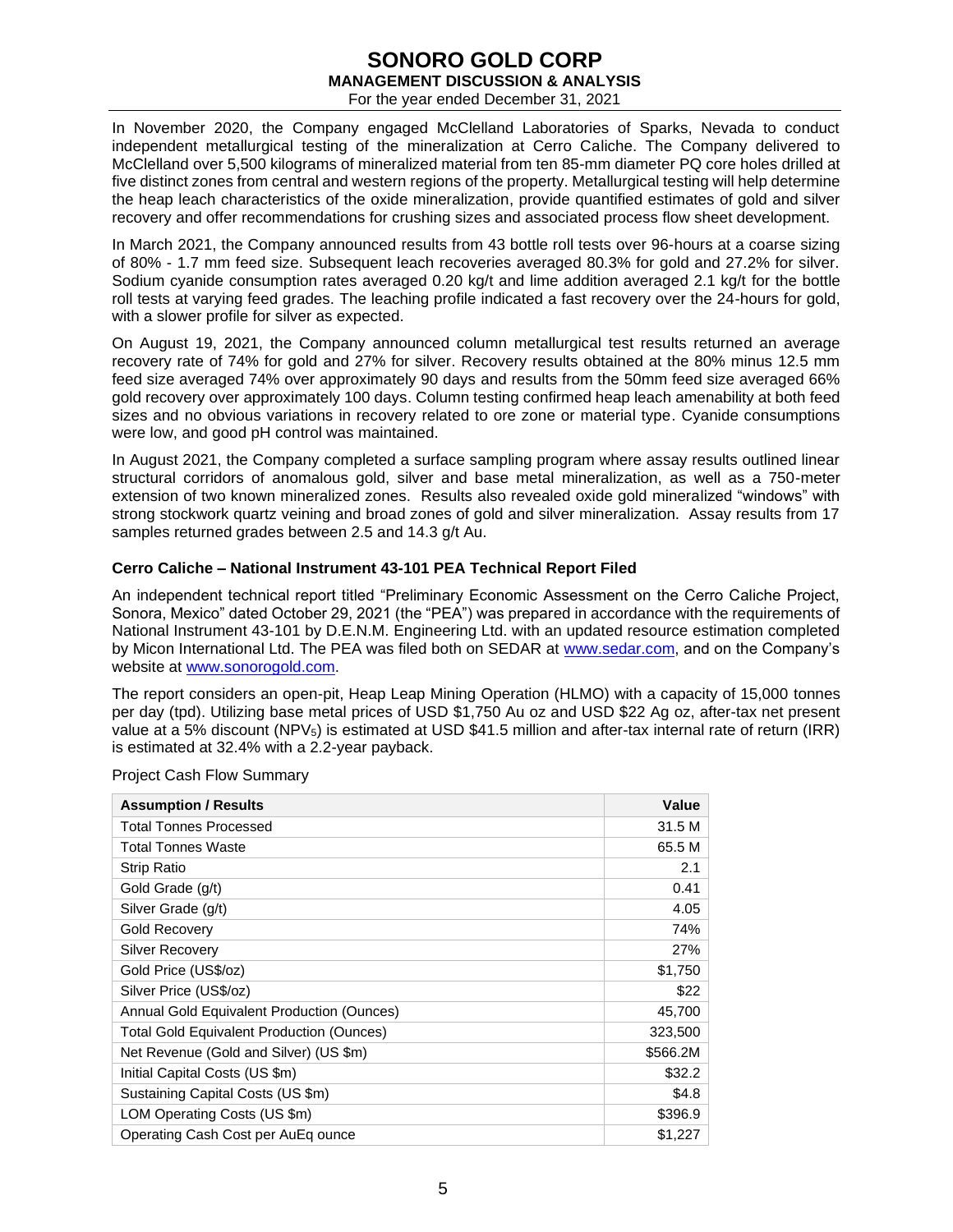For the year ended December 31, 2021

| <b>Assumption / Results</b>           | Value     |
|---------------------------------------|-----------|
| All in Sustaining Cost per AuEq ounce | \$1,351   |
| Mine Life                             | 7 years   |
| Average Process Rate (tonnes per day) | 15,000    |
| Pre-Tax NPV <sub>5</sub> (US \$m)     | \$68.7    |
| After-Tax NPV <sub>5</sub> (US \$m)   | \$41.5    |
| Pre-Tax IRR                           | 52.7%     |
| After-Tax IRR                         | 32.4%     |
| Payback Period                        | 2.2 years |

All-In-Sustaining Costs (AISC) Summary

| <b>Operating Costs USD\$</b>          | <b>LOM</b> | \$/oz AuEq |
|---------------------------------------|------------|------------|
| Mining                                | \$174.7    | \$540      |
| Processing                            | \$204.9    | \$633      |
| Administration                        | \$17.3     | \$53       |
| <b>Total Cash Costs</b>               | \$396.9    | \$1,227    |
| Refining                              | \$20.7     | \$64       |
| Royalties                             | \$11.7     | \$36       |
| Sustaining                            | \$4.8      | \$15       |
| Closure                               | \$2.9      | \$9        |
| <b>All-in Sustaining Costs (AISC)</b> | \$437.0    | \$1,351    |

The estimated capital costs for the Cerro Caliche Gold Project are based on an open pit and heap leach mining operation (HLMO) processing five million tonnes per year and utilizing contract mining. An initial capital expenditure is estimated at USD \$32.2 million for the construction period, including 15% contingency. An additional USD \$4.8 million is estimated for sustaining capital and USD \$2.9 million is estimated for reclamation.

Cash costs for Cerro Caliche for the life of mine are estimated at USD \$396.9 million or USD \$1,227 per gold equivalent ounce and include mining, crushing and processing as well as maintenance and administration costs. All-in Sustaining Costs for the project for the life of mine are estimated at USD \$437 million or USD \$1,351 per gold equivalent ounce and include operating costs, sustaining capital, reclamation, taxes, royalties and refining charges.

Royalties include a 2% NSR to certain landholders and taxes include payments to the Mexican government for mining royalty and specific mining related taxes. Refining costs include shipping loaded carbon to a 3rd party processing facility as well as costs for processing the carbon and production of doré bars.

Open pit mining will be undertaken by a contractor and carried out by drill and blast conventional loading and truck haulage to the crushing facility. An estimated mining cost of USD \$1.90 per tonne includes drilling, blasting, hauling waste and mineralized ore to the heap leach area.

The Processing facilities at Cerro Caliche will be comprised of a crushing circuit where mineralized material is processed through a three-stage crushing plant to produce material that is p80 of  $\frac{1}{2}$ " (80% passing) method. The material is then conveyed and stacked in a conventional heap leach pad and irrigated with a low concentrate cyanide solution. Solution collected from the leach pad is then directed through a system of ditches to the processing ponds where it passes through a series of carbon columns. Gold and silver impregnated carbon is collected periodically from the columns and then dried and shipped to a 3rd party processing facility for stripping and doré bar production. An estimated processing cost of USD \$5.70 per tonne includes crushing, leaching, assaying, carbon handling and labour.

An after-tax sensitivity analysis for Net Present Value (NPV) and Internal rate of Return (IRR) on the gold and silver price, metal recovery, operating costs and initial Capex at a +/- 10% increments are presented in the following Tables.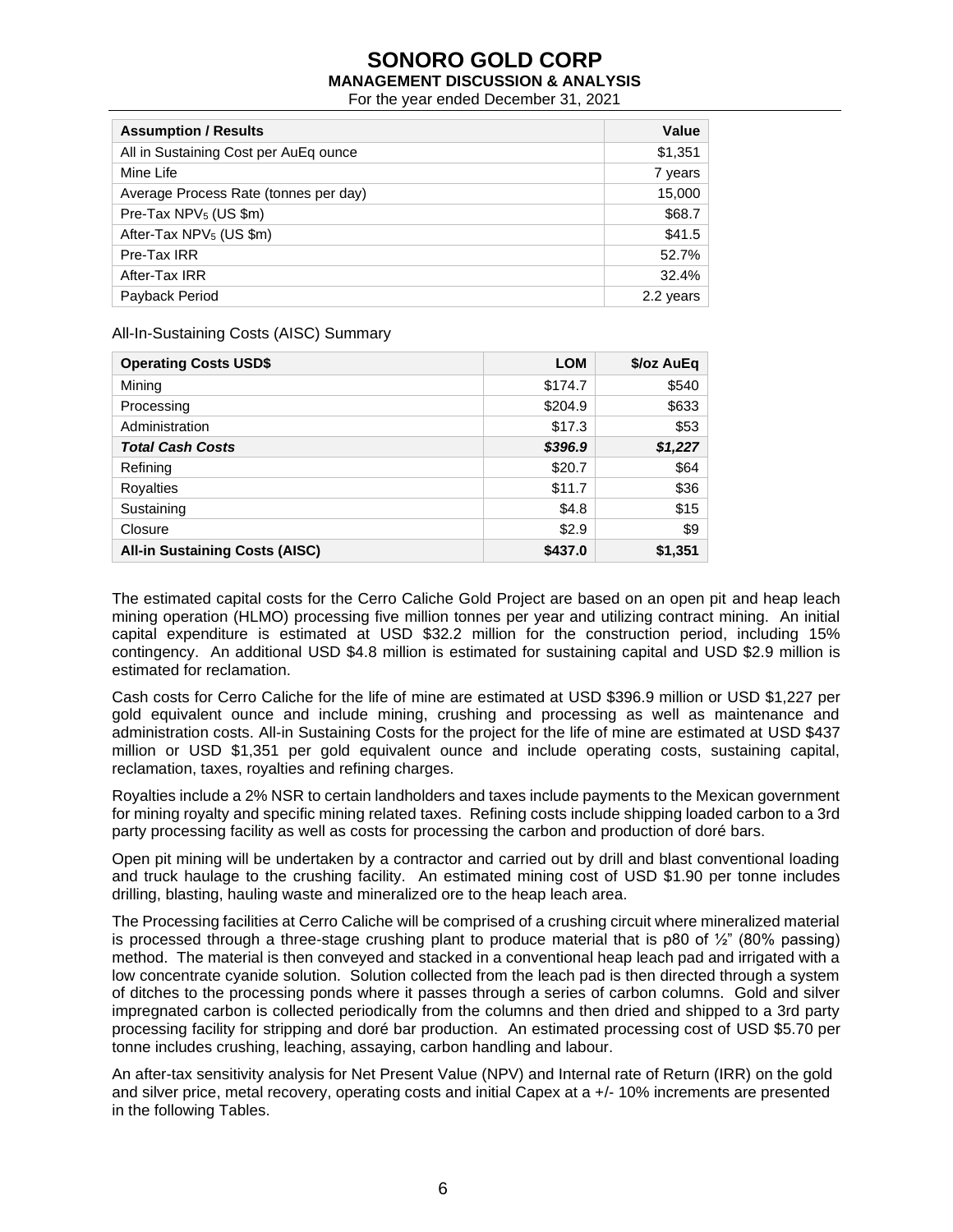For the year ended December 31, 2021

| <b>Sensitivity</b>         | \$1,700 Au<br>\$20 Ag | \$1,750 Au<br>\$22 Ag | \$1,800 Au<br>\$24 Ag | \$1,900 Au<br>\$26 Ag | \$2,000 Au<br>$$28$ Ag |
|----------------------------|-----------------------|-----------------------|-----------------------|-----------------------|------------------------|
| After-Tax NPV <sub>5</sub> | \$32.6                | \$41.5                | \$50.4                | \$67.1                | \$83.9                 |
| Pre-Tax $NPV5$             | \$55.0                | \$68.7                | \$82.5                | \$108.3               | \$134.1                |
| After-Tax IRR              | 26.8%                 | 32.4%                 | 37.9%                 | 48.1%                 | 58.0%                  |
| Pre-Tax IRR                | 43.9%                 | 52.7%                 | 61.3%                 | 77.1%                 | 92.4%                  |
| After-Tax Payback          | 2.6                   | 2.2                   | 1.9                   | 1.5                   | 1.2                    |

Gold and Silver Price Sensitivities – USD \$1,750 Au and USD \$22 Ag Base Case

Capital and Operating Cost Sensitivities

| <b>Sensitivity</b>                           | $-20%$  | $-10%$ | <b>Base Case</b> | 10%    | 20%    |
|----------------------------------------------|---------|--------|------------------|--------|--------|
| Operating Costs - Pre-tax NPV (US\$ million) | \$129.8 | \$99.3 | \$68.7           | \$38.1 | \$7.6  |
| Operating Costs - IRR                        | 93.1%   | 73.2%  | 52.7%            | 31.7%  | 10.2%  |
| Capital Costs - Pre-tax NPV (US\$ million)   | \$75.7  | \$72.2 | \$68.7           | \$65.2 | \$61.7 |
| Capital Costs - IRR                          | 67.8%   | 59.6%  | 52.7%            | 47.0%  | 42.1%  |

Capital and Operating Cost Sensitivities



As part of the PEA, an updated Mineral Resource Estimate was completed to incorporate geological data from the Company's 2020 and 2021 drilling campaign. For the purposes of mineral resource estimation, only the data contained within the final wireframes was used. The effective number of drill holes and samples used were 419 drill holes, totaling 40,024 meters of sampling. The resource estimate is based on Sonoro's geological interpretation of the deposit that established six geological domains. The geological domains account for the two primary trends of Vein-Breccia structures which are surrounded by stockwork mineralization.

These domains were analyzed for grade capping, variography and interpolated using ordinary kriging methods. Once the block model was completed it was classified into the Measured, Indicated and Inferred categories followed by a Lerchs-Grossman open pit optimization which resulted in the Mineral Resource Statement presented in the table below: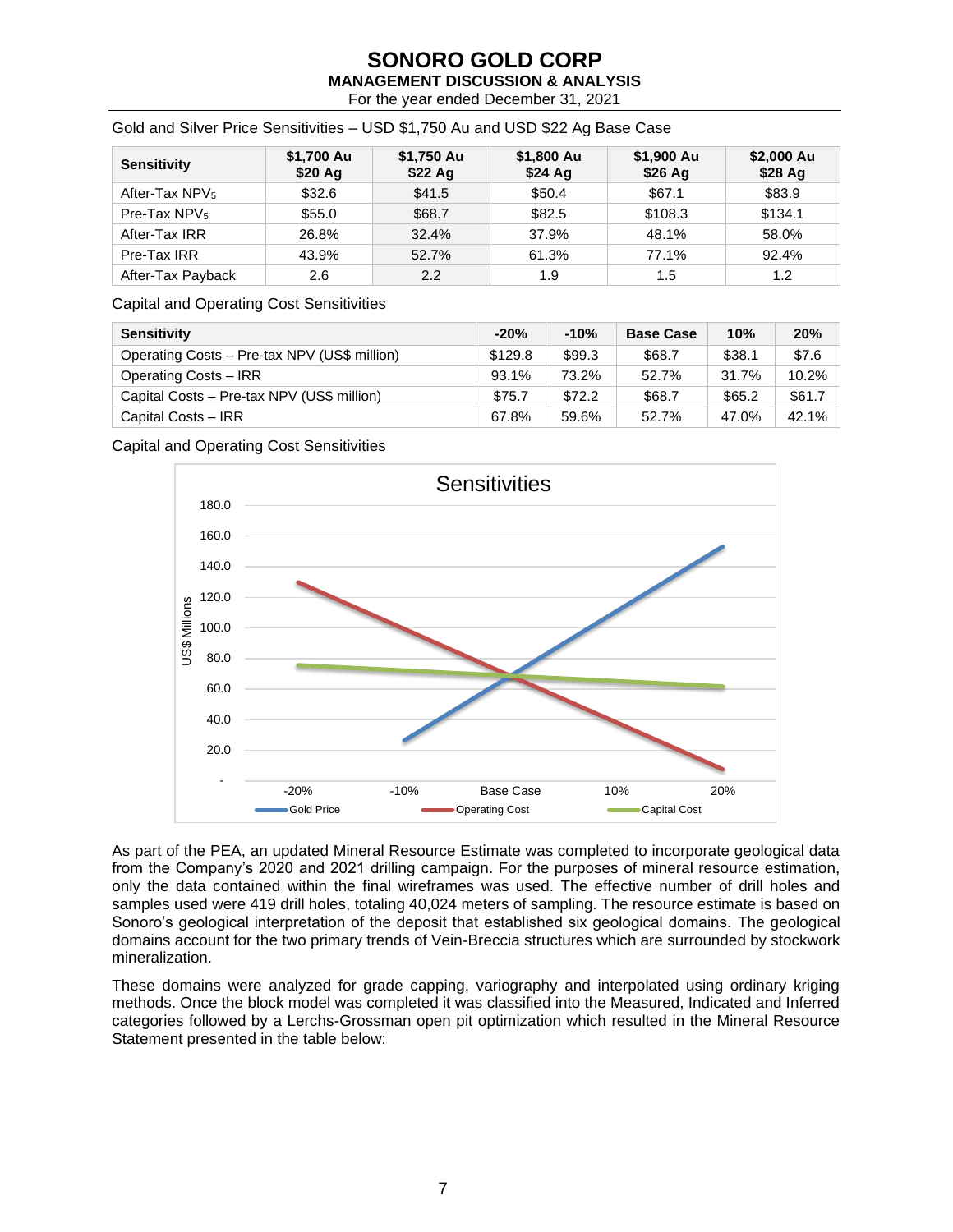For the year ended December 31, 2021

Mineral Resource Estimate<sup>1-5</sup>

|                           |           | <b>Tonnes</b> | <b>Average Grades</b> |      | <b>Metal Content</b> |              |              |              |
|---------------------------|-----------|---------------|-----------------------|------|----------------------|--------------|--------------|--------------|
| <b>Mining</b><br>Category |           |               | Au-Ea                 | Au   | Ag                   | Au-Eq        | Au           | Aq           |
| <b>Method</b>             |           | kt            | g/t                   | g/t  | g/t                  | (000s<br>Oz) | (000s<br>Oz) | (000s<br>Oz) |
|                           | Measured  | 12.844        | 0.39                  | 0.37 | 3.79                 | 163          | 155          | 1,566        |
|                           | Indicated | 13,851        | 0.45                  | 0.44 | 3.1                  | 201          | 194          | 1,378        |
| Open Pit                  | $M+1$     | 26.695        | 0.42                  | 0.41 | 3.43                 | 364          | 349          | 2,944        |
|                           | Inferred  | 5,463         | 0.44                  | 0.40 | 7.34                 | 77           | 71           | 1,289        |

- 1. Mineral Resources, which are not Mineral Reserves, do not have demonstrated economic viability. The estimate of Mineral Resources may be materially affected by environmental, permitting, legal, title, taxation, socio-political, marketing or other relevant issues.
- 2. The Inferred Mineral Resource in this estimate has a lower level of confidence than that applied to an Indicated Mineral Resource and must not be converted to a Mineral Reserve. It is reasonably expected that the majority of the Inferred Mineral Resource could be upgraded to an Indicated Mineral Resource with continued exploration.
- 3. The Mineral Resources in this news release were estimated in accordance with the Canadian Institute of Mining, Metallurgy and Petroleum (CIM), Definition Standards for Mineral Resources and Reserves, prepared by the CIM Standing Committee on Reserve Definitions and adopted by the CIM Council on May 14, 2014.
- 4. The pit constrained AuEq cut-off grade of 0.207 g/t Au was derived from USD \$ 1,800/oz Au price, USD \$ 25.00/oz Ag price, 74.0% Au and 27.2% Ag process recoveries, USD \$1.90 mining, USD \$6.47/tonne process and USD \$0.49 G&A costs and 50-degree pit slopes.
- 5. The effective date of the mineral resource estimate is August 24, 2021 and the estimate is only for the oxide portion of the mineralization on the Cerro Caliche Project.

### **Recommendations**

The authors of the PEA recommended the following next steps to advance the Cerro Caliche project:

- 1. 10,000- meter drilling program proposed by Sonoro to assist in fully defining the mineralized areas within southern and northeastern extensional areas.
- 2. Improve the database and data management system to increase the data integrity, flow, use and management of all information related to the Project.
- 3. Conduct further optimization work to assist in potentially reducing costs and increasing efficiencies of mining related to the Project
- 4. Conduct further studies and optimizations to reduce the initial capital costs, including sourcing used equipment, leasing or renting options for the crushing circuit or investigate the third-party contractor for the crushing operations.

### **November 2021: Launch Phase IV Drilling Program at Cerro Caliche**

In November 2021, the Company resumed drilling with the objective of increasing the estimated size and grade of the project's oxide gold mineralization as well as to extend the estimated life of the proposed heap leach mining operation as outlined in the PEA. The drilling campaign will also investigate higher-grade targets as confirmation of extensive, higher-grade mineralization could potentially improve the overall economics of the project.

### **Quality Assurance/Quality Control ("QA/QC") Measures and Analytical Procedures**

PQ drill cores for metallurgical testing were drilled to normal industry standards, with the cores sequentially placed in 4-row plastic core boxes, then kept in secure storage and packed onto wooden pallets prior to shipping to McClelland Laboratories by DHL.

No QA/QC issues were noted with the results received from the laboratory. McClelland Laboratories, Inc. maintains accreditation with ISO/IEC Standard 17025:2017, for fields of testing that include the fire assay and solution analyses used for the current metallurgical testing program.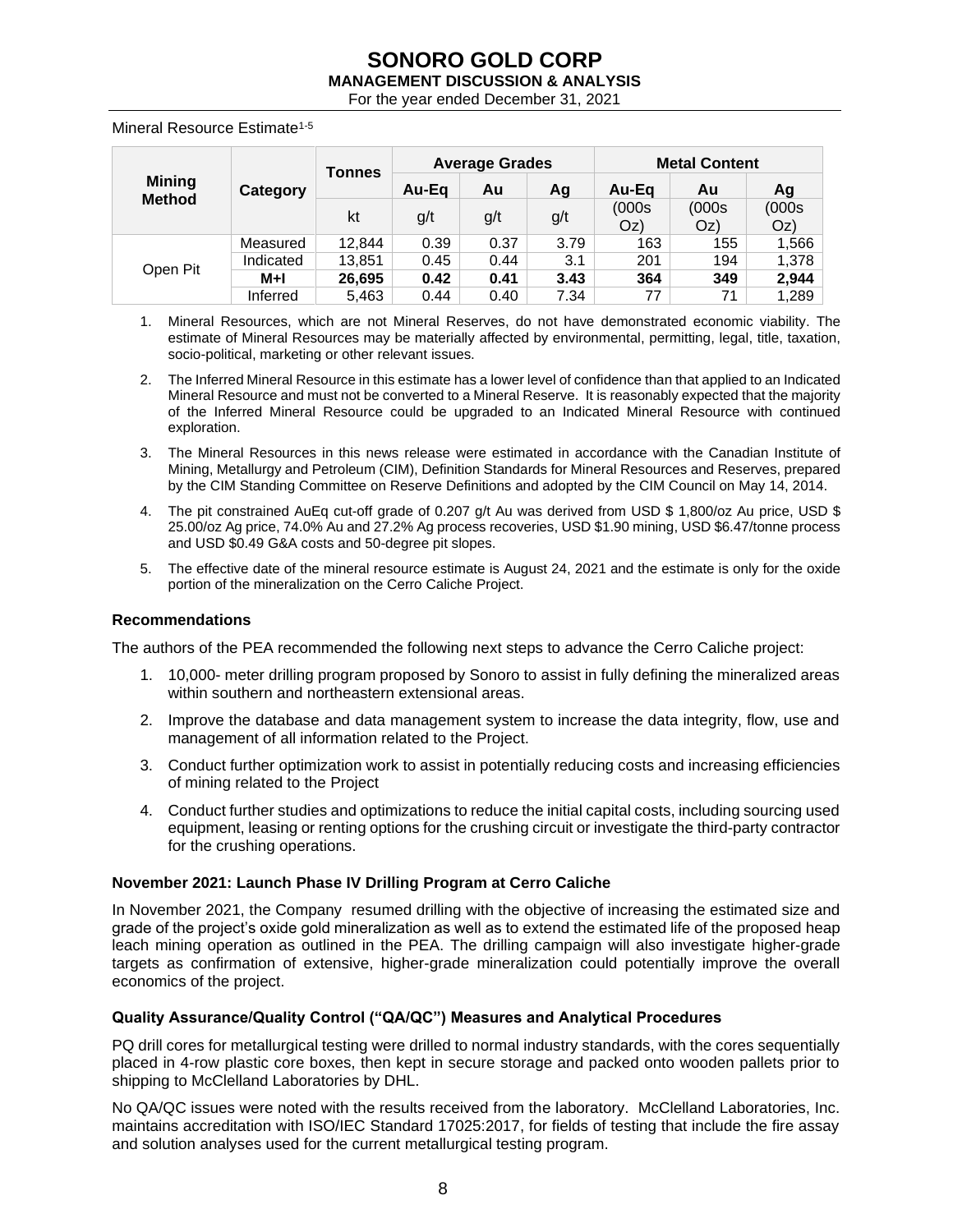### **SONORO GOLD CORP MANAGEMENT DISCUSSION & ANALYSIS** For the year ended December 31, 2021

Drill samples are collected with an airstream cyclone and passed into a splitter that divides each sample into quarters. The quartered samples are then bagged and sealed with identification. The sample group has blanks, standards and duplicates inserted into the sample stream. The samples are then directed to either ALS-Chemex or Bureau Veritas for assaying.

### **Assaying by ALS-Chemex:**

ALS-Chemex collects the samples and transports them directly to the preparation laboratory in Hermosillo, Sonora. At the laboratory, part of each sample is reduced through crushing, splitting and pulverization from which 200 grams is sent to the ALS-Chemex assay laboratory in Vancouver. Thirty grams undergoes fire assay for gold with the resulting concentrated button of material produced is dissolved in acids, and the gold is determined by atomic absorption. Another quantity of the sample is dissolved in four acids for an ICP multi- element analysis.

### **Assaying by Bureau Veritas"**

Bureau Veritas (BV) collects the samples from the drill site and transports them directly to the preparation laboratory in Hermosillo, Sonora. At the prep. laboratory, a split part of each sample (about 500 grams) is reduced through crushing, splitting and pulverization. Thirty grams of each pulverized sample is split apart in the Hermosillo laboratory and undergoes a fire assay for gold content by reducing the fire assay to a concentrated button of material that is dissolved in acids and the gold content determined by atomic absorption. About another 200 grams of each sample are sent by BV to their Vancouver, Canada laboratory and dissolved in aqua regia for multi-element ICP analysis, including silver.

No QA/QC issues were noted with the results received from either laboratory.

### **Geologic Description**

Cerro Caliche is located 45 kilometers east southeast of Magdalena de Kino in the Cucurpe-Sonora Megadistrict of Sonora, Mexico. Multiple historic underground mines were developed in the concession including Cabeza Blanca, Los Cuervos, Japoneses, Las Abejas, Boluditos, El Colorado, Veta de Oro and Espanola. Mineralization types of the Cucurpe-Sonora Mega-district include variants of epithermal low sulfidation veins and related mineralized dikes and associated volcanic domes. Local altered felsic dikes cut the mineralized meta-sedimentary rock units and may be associated with mineralization both in the dikes and meta- sedimentary rocks. The Cucurpe-Sonora Mega-district has historically been regarded as vein dominated, but recently, open pit mining operations have been developed on disseminated and stockwork style gold mineralization.

Host rocks include Jurassic-Cretaceous meta-sedimentary rock units including argillite, shale, quartzite, limestone, quartz pebble conglomerate and andesite. Younger intrusive rock consisting of medium coarsegrained granodiorite-granite is present in the westerly parts of the concessions near the historic Cabeza Blanca mine. It is apparent that veining cuts and pervasively alters the intrusive stock. Rhyolite occurs in irregular bodies distributed in higher elevations in the northerly part of the concession, including the Rincon area, where it occurs as flows, sills, dikes and rhyolite domes. Part of the rhyolite is mineralized and appears to be related to epithermal gold mineralization throughout the property.

### **PROJECT UPDATE: San Marcial Project**

The San Marcial Project is located in the Santa Ana Municipality of Sonora State in northwestern Mexico and is comprised of four contiguous mining concessions covering a total area of 1,015.80 hectares. Three concessions are owned by the Company's wholly owned Mexican subsidiary Minera Breco, S.A. de C.V. ("Breco") with the fourth concession held under an Assignment of Mineral Concession Agreement by Breco.

The project is situated at the southern end of the prolific Sonora-Mojave Megashear, a regional scale structural system measuring approximately 50 kilometers in width and 500 kilometers in length. Historic gold production in the Megashear exceeds 10 million ounces with an estimated 25 million ounces remaining in resources and reserves. Mines within this trend include Equinox Gold's open-pit heap leach Mesquite gold mine, located approximately 84 kilometers northwest of Yuma, Arizona and several in northwestern Sonora such as Fresnillo's La Herradura gold mine, Gold's El Chanate gold mine and Magna Gold's San Francisco gold mine.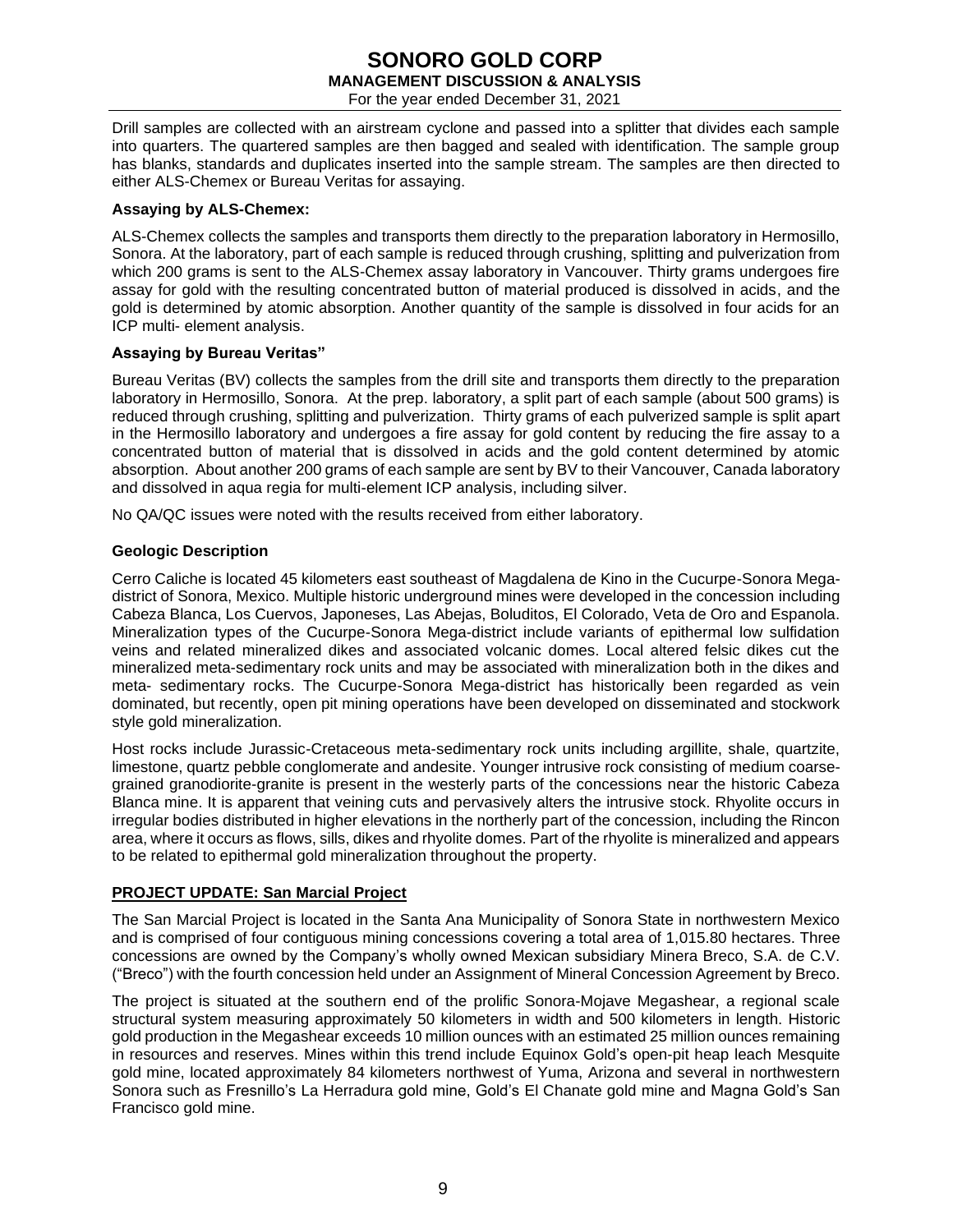For the year ended December 31, 2021

Gold mineralization in the San Marcial concession is hosted in Jurassic sedimentary rocks consisting of quartzite, shale and limestone, in addition to younger porphyritic intrusive rocks. Previous work on the property and in the immediate area date back to the late 1980s when Cominco Ltd. conducted exploration activities including four RC drills holes, although drilling results are unavailable. Other smaller exploration programs were conducted by Barrick, Campbell Resources and Queenstake in the mid-1990s.

In 2015, the Company initiated exploration at San Marcial with a Phase One exploration program consisting mainly of a wide spaced soil geochemical survey to delineate anomalous zones in this structurally complex region. Soil lines were established on north-south lines 200 meters apart and samples taken at 50 meter intervals over three lines. Seven specific mineralized structural zones were identified and crossed in the soil sampling, including the old mine prospect areas in the San Marcial and Soledad zones. Underground workings in these two areas have characterization rock chip sample values ranging from 0.3 to over 4 g/t gold and 7 to over 50 g/t silver; lead values from 700 ppm to over 2 percent; with additional anomalous values of arsenic and mercury.

The Company proposes to conduct a reverse circulation drill program at San Marcial in due course. The timing for the start of the drill program will be dependent on the availability of the Company's technical team which is currently focused on conducting a drilling program at the nearby Cerro Caliche project.

### **COVID-19 PANDEMIC**

On March 11, 2020, the World Health Organization declared the outbreak of the novel coronavirus, COVID-19, a global pandemic. This has impacted the global economy with restrictions on travel and mobility being imposed by numerous countries to help reduce new infections. These countries include locations where the Company operates. The Company is committed to providing safe and healthy work environments for its employees, contractors and the communities in which it operates. The Company initiated an exploration program in August 2020 on its Cerro Caliche project in Sonoro State, Mexico. The Company has developed a comprehensive mobilization protocol for the continuation of field activities and is observing social distancing and other protective measures in accordance with such protocols.

### **RESULTS OF OPERATIONS**

### **Year ended December 31, 2021, compared to the year ended December 31, 2020.**

The Company recorded a net loss and comprehensive loss of \$5,873,982 (\$0.06 loss per common share) for the year ended December 31, 2021 (the "Current Year") compared to net loss and comprehensive loss of \$5,648,579 (\$0.10 loss per common share) during the year ended December 31, 2020 (the "Comparative Year"). Significant differences in operating expenses for the Current Year versus the Comparative Year, were:

- Exploration expenditures were \$3,439,749 in the Current Year compared to \$2,425,222 in the Comparative Year. The Company incurred additional exploration expenditures in the Current Year from the residual activities in its ongoing drilling program, at the Company's Cerro Caliche gold project.
- Travel and promotion expenses increased to \$768,101 in the Current Year compared to \$489,208 in the Comparative Year, which is a result of the Company undertaking additional marketing efforts related to its increased activity on its Mexican based assets.
- Share-based payments, a non-cash expense, was \$409,000 in the Current Year compared to \$1,257,050 in the Comparative Year, which is a result of the Company granting 2,635,000 stock options that fully vested during the current year, compared to 7,790,000 in the Comparative Year.
- The Company wrote off the tax liability of \$nil in the Current Year compared to the Comparative Year of \$5,933 based on discussions with Servicio de Administración Tributaria ("SAT"), the Mexican tax authorities. During the year ended December 31, 2020, the Company filed all the outstanding tax returns in Mexico and paid \$133,000 in withholding taxes, which the Company estimates was the amount owed. The Company is currently waiting for the notice of assessment from SAT.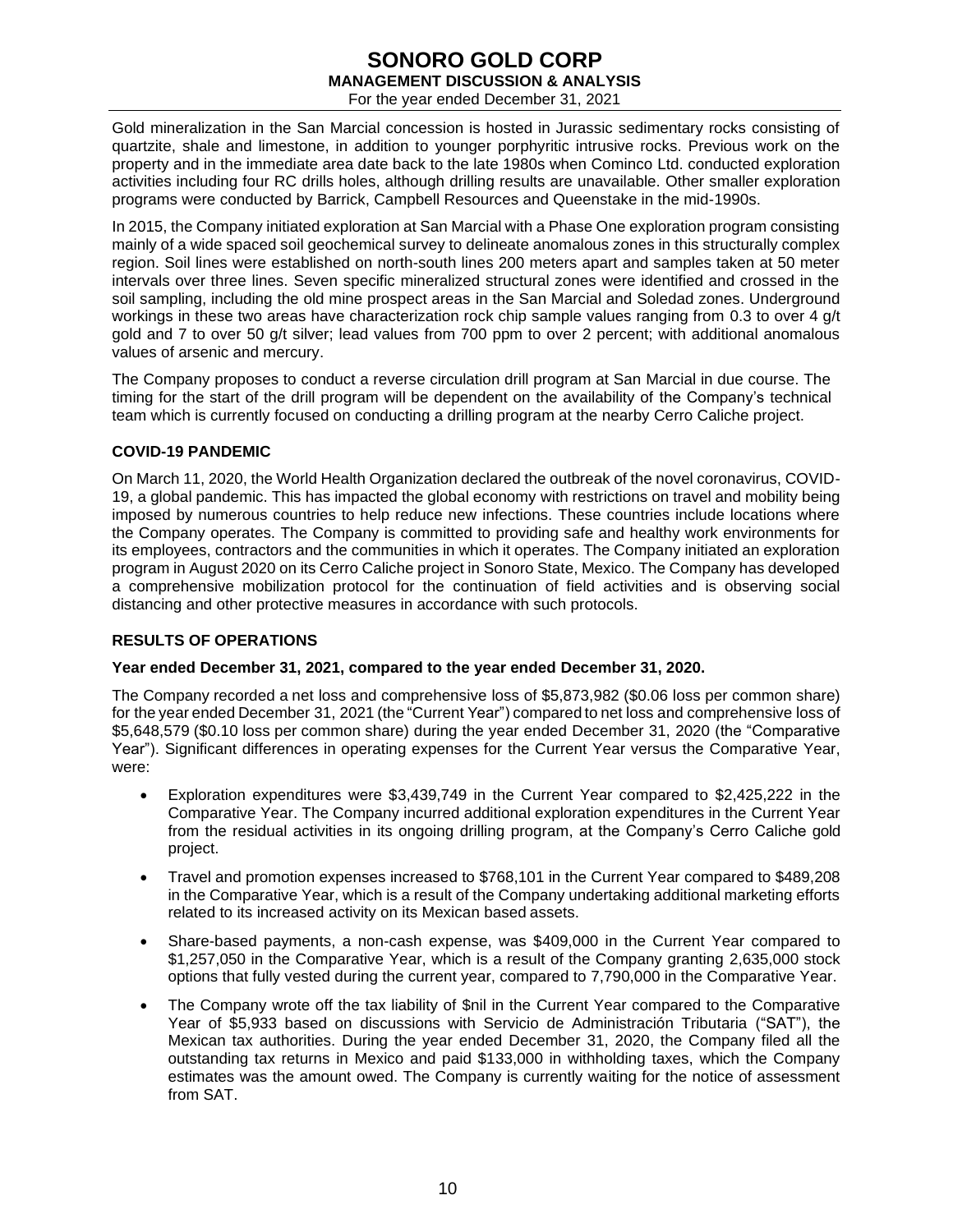For the year ended December 31, 2021

### **FOURTH QUARTER**

### **Three months ended December 31, 2021, compared to the three months ended December 31, 2020.**

The Company recorded a net loss and comprehensive loss of \$1,147,606 (\$0.01) loss per common share) for the three months ended December 31, 2021 (the "current quarter") compared to a net income and comprehensive income of \$1,720,948 (\$0.02 income per common share) during the three months ended December 31, 2020 (the "comparative quarter"). Significant differences in operating expenses for the current quarter versus the comparative quarter were:

- Exploration expenditures were \$679,954 in the current quarter compared to \$1,362,168 in the comparative quarter. The Company incurred lower exploration expenditures in the current quarter from the residual activities in its ongoing drilling program, at the Company's Cerro Caliche gold project.
- Travel and promotion expenses increased to \$205,912 in the Current Year compared to \$66,663 in the Comparative Year, which is a result of the Company undertaking additional marketing efforts related to its increased activity on its Mexican based assets.
- The Company wrote off the tax liability of \$nil in the current quarter compared to the comparative quarter of \$5,933 based on discussions with SAT, the Mexican tax authorities. During the year ended December 31, 2020, the Company filed all the outstanding tax returns in Mexico and paid \$133,000 in withholding taxes, which the Company estimates was the amount owed. The Company is currently waiting for the notice of assessment from SAT.

### **SELECTED ANNUAL INFORMATION**

The following table summarizes information regarding the Company's operations on a yearly basis for the last three years in accordance with IFRS. The Company's reporting currency is Canadian dollars

|                                          | 2021           | 2020           | 2019          |
|------------------------------------------|----------------|----------------|---------------|
| Total revenues (interest & other income) | 2.928          | 142            | 875.847       |
| Loss for the year                        | \$ (5,873,982) | \$ (5,648,579) | \$(1.756.410) |
| Loss per share, basic and diluted        | (0.06)         | (0.10)         | (0.05)        |
| Total assets                             | \$6,561,660    | \$5,654,231    | \$2.762.229   |

The nature of the Company's operations has remained unchanged from prior years.

### **SUMMARY OF QUARTERLY RESULTS (unaudited)**

The following table summarizes selected information from the Company's unaudited condensed interim consolidated financial statements, prepared in accordance with International Financial Reporting Standards ("IFRS"), for the last eight quarters.

|                                            |               | Dec 31, 2021 Sep 30, 2021 Jun 30, 2021 |               | Mar 31, 2021 |
|--------------------------------------------|---------------|----------------------------------------|---------------|--------------|
| Total revenues (interest and other income) | 647<br>£.     | 209                                    | 1.109         | 963          |
| Loss for the quarter                       | (\$1,147,606) | (\$822,745)                            | (\$1,914,287) | (S1,989,344) |
| Loss for the quarter per share             | (\$0.01)      | (S0.01)                                | (S0.02)       | (\$0.02)     |

|                                  | Dec 31, 2020  | Sep 30, 2020 Jun 30, 2020 |             | Mar 31, 2020 |
|----------------------------------|---------------|---------------------------|-------------|--------------|
| Total revenues (interest income) | 15            |                           | -           | \$127        |
| Loss for the quarter             | (\$1,720,948) | (\$2,669,664)             | (\$475,742) | (S782.225)   |
| Loss for the quarter per share   | (\$0.02)      | (\$0.04)                  | (\$0.01)    | (\$0.02)     |

The Company only earns interest income (except for the sale of a royalty in the comparative quarter) from its cash and cash equivalents, which will vary from period to period depending on their relative balances.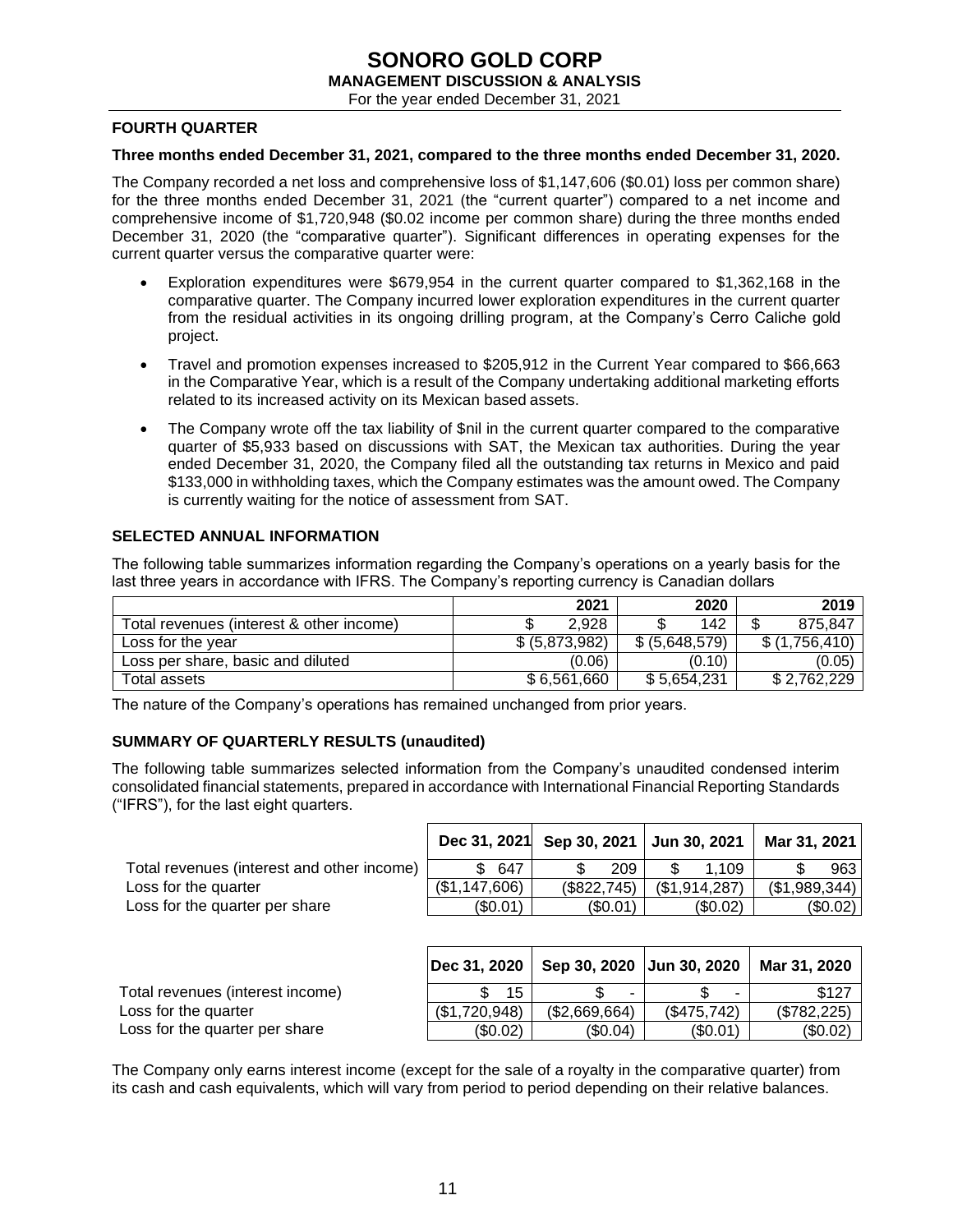For the year ended December 31, 2021

### **LIQUIDITY AND CAPITAL RESOURCES**

As at December 31, 2021, the Company had a working capital of \$1,443,600 (2020 – \$2,173,612). The Company has reclassified the Value Added Tax ("VAT") receivables in the amount of \$1,396,476 (2020 - \$915,077) as non-current. The VAT receivables are generated on the purchase of supplies and services and are receivable from the Mexican government. The Company classifies VAT receivables as non-current as it does not expect collection of amounts to occur within the next year. The recovery of VAT involves a complex application process and the timing of collection of VAT receivables is uncertain. Accordingly, this recasting of the VAT receivable has had an impact on the Company's working capital.

The Company's cash and cash equivalents are highly liquid and held at a major Canadian financial institution.

The Company currently has no income from operations and relies on financing through the issuance of additional shares of its common stock. Management has been successful in accessing the equity markets in prior years, but there is no assurance that such sources will be available, on acceptable terms, or at all in the future. Factors which could impact management's ability to access the equity markets include the state of capital markets, market prices for natural resources and the non-viability of the projects.

### **SHARE CAPITAL AND DISCLOSURE OF OUTSTANDING SHARE DATA**

At the date of this MD&A, there were 119,260,260 common shares issued and outstanding and stock options and share purchase warrants to purchase an aggregate of 82,877,941 common shares expiring at various dates between July 2022 and December 2023, exercisable at various prices between \$0.12 and \$0.30 per share.

A total of 9,850,000 of the options are in the money and the rest of the options and warrants are out of the money but if all those were exercised, the maximum number of shares potentially issuable is therefore 82,877,941.

### **TRANSACTIONS WITH RELATED PARTIES**

### **Compensation of key management**

Key management comprises directors and executive officers. Compensation awarded to key management is as follows:

|                      | For the year ended December 31, |             |  |
|----------------------|---------------------------------|-------------|--|
|                      | 2021                            | 2020        |  |
| Consulting fees      | \$621,815                       | \$644,807   |  |
| Share-based payments | 73.200                          | 835,650     |  |
|                      | \$695,015                       | \$1,480,457 |  |

The Company incurred no post-employment benefits, no long-term benefits and no termination benefits.

At December 31, 2021, \$47,658 (2020 - \$22,017) is owing to related parties without interest and is payable on demand.

During the year ended December 31, 2021, the Company issued promissory notes to related parties in the amount of \$700,000 with 10% interest, of which, \$400,000 has an additional 7% one-time fee payable (2020 - \$770,670 with annual interest rates ranging from 8% to 10%). The Company repaid \$550,000 (2020 – \$992,240) of the promissory notes and \$42,465 of interest (2020 – \$89,256). As at December 31, 2021, the balance owing was \$152,885 (2020 - \$59,727), and accrued interest of \$nil (2020 - \$3,911), payable on demand.

### **OFF-BALANCE SHEET ARRANGEMENTS**

The Company does not have any off-balance sheet arrangements as of the date of this report.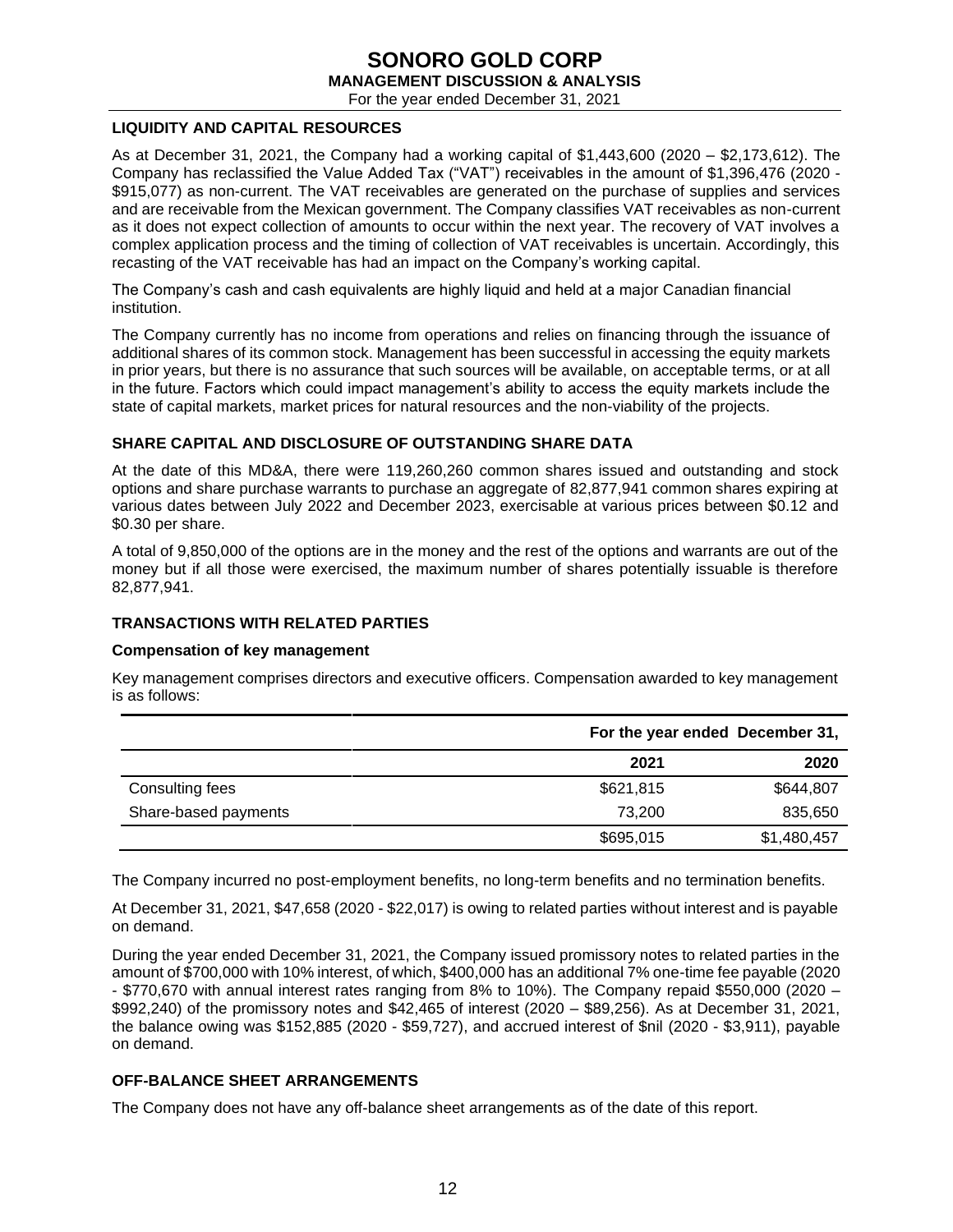# **SONORO GOLD CORP**

**MANAGEMENT DISCUSSION & ANALYSIS**

For the year ended December 31, 2021

### **PROPOSED TRANSACTIONS**

Other than the previous disclosure, the Company has no proposed transactions.

### **CONTRACTUAL OBLIGATIONS**

For the Company's option agreements to remain in good standing, the Company has the following commitments:

### *Cerro Caliche Option Agreements*

Cerro Caliche group of concessions:

| July 23, 2022                 | US\$300,000 |
|-------------------------------|-------------|
| January 23, 2023              | US\$300,000 |
| July 23, 2023                 | US\$400,000 |
| January 23, 2024              | US\$450,000 |
| Rosario group of concessions: |             |
|                               |             |
| March 14, 2023                | US\$375,000 |
| March 14, 2024                | US\$550,000 |
|                               |             |

### **RISKS AND UNCERTAINTIES**

The Company is in the mineral exploration and development business and has not commenced commercial operations and has no assets other than cash and mineral property agreements under option. It has no history of earnings, and it is not expected to generate earnings or pay dividends in the foreseeable future.

### **Precious and Base Metal Price Fluctuations**

The profitability of the precious metal operations in which the Company has an interest will be significantly affected by changes in the market prices of precious metals. Prices for precious metals fluctuate on a daily basis, have historically been subject to wide fluctuations and are affected by numerous factors beyond the control of the Company such as the level of interest rates, the rate of inflation, central bank transactions, world supply of the precious metals, foreign currency exchange rates, international investments, monetary systems, speculative activities, international economic conditions and political developments. The exact effect of these factors cannot be accurately predicted, but the combination of these factors may result in the Company not receiving adequate returns on invested capital or the investments retaining their respective values. Declining market prices for these metals could materially adversely affect the Company's operations and profitability.

### **Fluctuations in the Price of Consumed Commodities**

Prices and availability of commodities consumed or used in connection with exploration, development and mining, such as natural gas, diesel, oil, electricity, cyanide and other reagents fluctuate affecting the costs of exploration in our operational areas. These fluctuations can be unpredictable, can occur over short periods of time and may have a materially adverse impact on our operating costs or the timing and costs of various projects.

### **Foreign Exchange Rate Fluctuations**

Operations may be subject to foreign currency exchange fluctuations. The Company to-date has raised its funds through equity issuances which are priced in Canadian dollars. The Company's properties are located in Mexico and as a result exploration expenditures will be denominated in United States dollars and Mexican pesos. The Company may suffer losses due to adverse foreign currency fluctuations.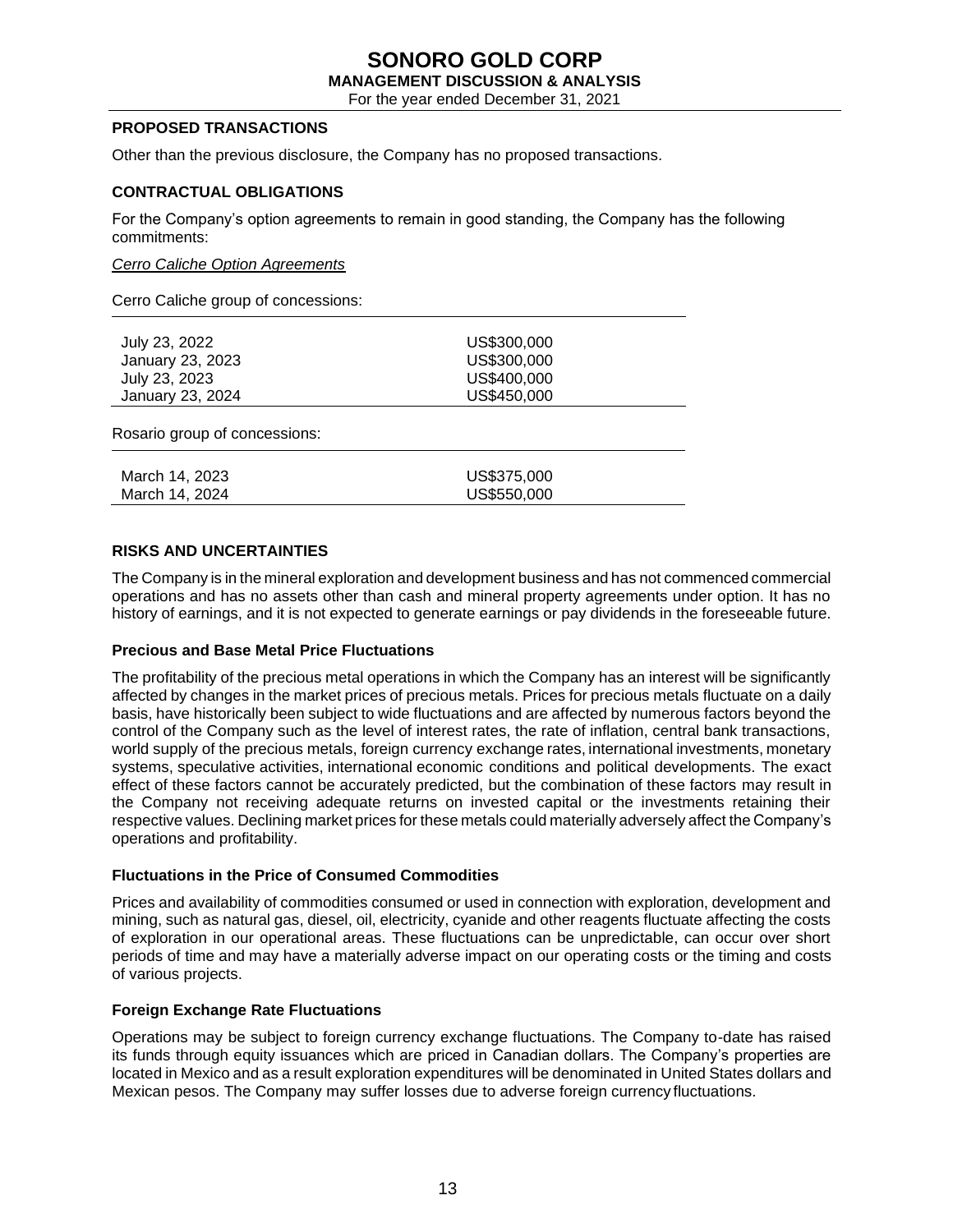For the year ended December 31, 2021

### **Competitive Conditions**

Significant competition exists for natural resource acquisition opportunities. As a result of this competition, some of which is with large, well established mining companies with substantial capabilities and significant financial and technical resources, the Company may be unable to either compete for or acquire rights to exploit additional attractive mining properties on terms it considers acceptable. Accordingly, there can be no assurance that the Company will be able to acquire any interest in additional projects that would yield reserves or results for commercial mining operations.

### **Operating Hazards and Risks**

Exploration activities may generally involve a high degree of risk, which even a combination of experience, knowledge and careful evaluation may not be able to overcome. These risks include, but are not limited to, the following: environmental hazards, industrial accidents, third party accidents, unusual or unexpected geological structures or formations, fires, power outages, labour disruptions, floods, explosions, cave-ins, land-slides, acts of God, periodic interruptions due to inclement or hazardous weather conditions, earthquakes, war, rebellion, revolution, delays in transportation, inaccessibility to property, restrictions of courts and/or government authorities, other restrictive matters beyond the reasonable control of the Company, and the inability to obtain suitable or adequate machinery, equipment or labour and other risks involved in the normal course of exploration activities.

Operations in which the Company has a direct or indirect interest will be subject to all the hazards and risks normally incidental to exploration, development and production of precious and base metals, any of which could result in work stoppages, delayed production and resultant losses, increased production costs, asset write downs, damage to or destruction of mines and other producing facilities, damage to life and property, environmental damage and possible legal liability for any or all damages. The Company may become subject to liability for pollution, cave-ins or hazards against which it cannot insure or against which it may elect not to insure. Any compensation for such liabilities may have a material, adverse effect on the Company's financial position.

### **Infrastructure**

Mining, processing, development and exploration activities depend, to one degree or another, on adequate infrastructure. Reliable roads, bridges, power sources and water supply are important determinants, which affect capital and operating costs. The lack of availability of acceptable terms or the delay in the availability of any one or more of these items could prevent or delay exploitation or development of the Company's projects. If adequate infrastructure is not available in a timely manner, there can be no assurance that the exploitation or development of the Company's projects will be commenced or completed on a timely basis, if at all.

### **Exploration and Development**

There is no assurance given by the Company that its exploration and development programs and properties will result in the discovery, development or production of a commercially viable ore body or yield new reserves to replace or expand current reserves. The business of exploration for minerals and mining involves a high degree of risk. Few properties that are explored are ultimately developed into producing mines. At this time, none of the Company's properties have any defined ore-bodies with provenreserves.

The economics of developing silver, gold and other mineral properties are affected by many factors including capital and operating costs, variations of the tonnage and grade of ore mined, fluctuating mineral markets, and such other factors as government regulations, including regulations relating to royalties, allowable production, importing and exporting of minerals and environmental protection. Depending on the prices of silver, gold or other minerals produced, the Company may determine that it is impractical to commence or continue commercial production. Substantial expenditures are required to discover an orebody, to establish reserves, to identify the appropriate metallurgical processes to extract metal from ore, and to develop the mining and processing facilities and infrastructure. The marketability of any minerals acquired or discovered may be affected by numerous factors which are beyond the Company's control and which cannot be accurately foreseen or predicted, such as market fluctuations, conditions for precious and base metals, the proximity and capacity of milling and smelting facilities, and such other factors as government regulations, including regulations relating to royalties, allowable production, importing and exporting minerals and environmental protection.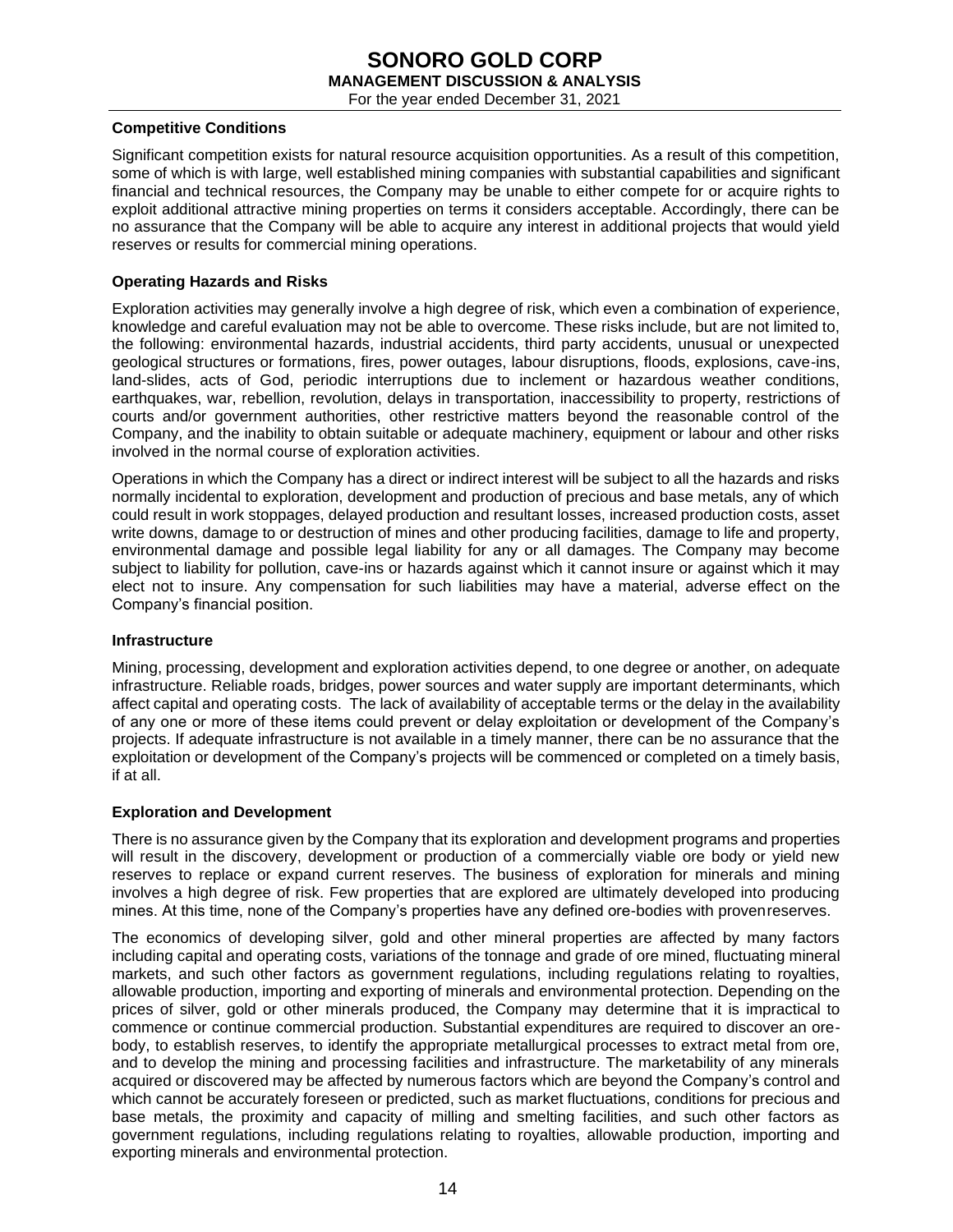### **SONORO GOLD CORP MANAGEMENT DISCUSSION & ANALYSIS** For the year ended December 31, 2021

In order to commence exploitation of certain properties presently held under exploration concessions, it is necessary for the Company to apply for an exploitation concession. There can be no guarantee that such a concession will be granted. Unsuccessful exploration or development programs could have a material adverse impact on the Company's operations and profitability.

### **Business Strategy**

As part of the Company's business strategy, it has sought and will continue to seek new exploration and development opportunities in the mining industry. In pursuit of such opportunities, it may fail to select appropriate acquisition candidates, negotiate appropriate acquisition terms, conduct sufficient due diligence to determine all related liabilities or to negotiate favourable financing terms.

The Company may encounter difficulties in transitioning the business, including issues with the integration of the acquired businesses or its personnel into the Company. The Company cannot assure that it can complete any acquisition or business arrangement that it pursues, or is pursuing, on favourable terms, or that any acquisitions or business arrangements completed will ultimately benefit its business.

### **Environmental Factors**

The Company's mineral properties are located in Sonora, Mexico and are subject to the environmental regulations of the jurisdictions in which it operates. Under Mexican law, mining construction and operation activities require an Environmental Impact Statement (MIA) as well as a Land Use Change (CUS) permit obtained from the Secretary of the Environment, Natural Resources and Fisheries (SEMARNAT) which is the primary regulatory authority for environmental matters related to the Mexican mining sector. In 2020 and 2021, the Company undertook multiple environmental baseline studies on its Cerro Caliche project to confirm the site's conservation status and assess the Project's potential environmental impact. Socioeconomic baseline studies were also completed on the nearby communities to assess the project's potential impact and contribution to future social and economic development.

Environmental legislation within Mexico may continue to evolve in a manner that will require stricter standards and enforcement as well as more stringent environmental assessments of proposed projects and a heightened degree of responsibility for companies and their officers, directors and employees. There is no assurance that any future changes in environmental regulation, will not adversely affect the Company's operations. The costs of compliance with changes in government regulations have the potential to reduce the profitability of future operations. Environmental hazards that may have been caused by previous or existing owners or operators may exist on the Company's mineral properties and are unknown to the Company at the present.

### **Title to Assets**

Although the Company has or will receive title opinions for any properties in which it has a material interest, there is no guarantee that title to such properties will not be challenged or impugned. The Company has not conducted surveys of the claims in which it holds direct or indirect interests and, therefore, the precise area and location of such claims may be in doubt. The Company's claims may be subject to prior unregistered agreements or transfers, or native land claims, and title may be affected by unidentified or unknown defects. The Company has conducted as thorough an investigation as possible on the title of properties that it has acquired or will be acquiring to be certain that there are no other claims or agreements that could affect its title to the concessions or claims. If title to the Company's properties is disputed, it may result in the Company paying substantial costs to settle the dispute or clear title and could result in the loss of the property, which events may affect the economic viability of the Company.

### **Uncertainty of Funding**

The Company has limited financial resources, and the mineral claims in which the Company has an interest or an option to acquire an interest require financial expenditures to be made by the Company. There can be no assurance that adequate funding will be available to the Company so as to exercise its option or to maintain its interests once those options have been exercised. Further exploration work and development of the properties in which the Company has an interest or option to acquire depend upon the Company's ability to obtain financing through joint venturing of projects, debt financing or equity financing or other means. Failure to obtain financing on a timely basis could cause the Company to forfeit all or parts of its interests in mineral properties or reduce or terminate its operations.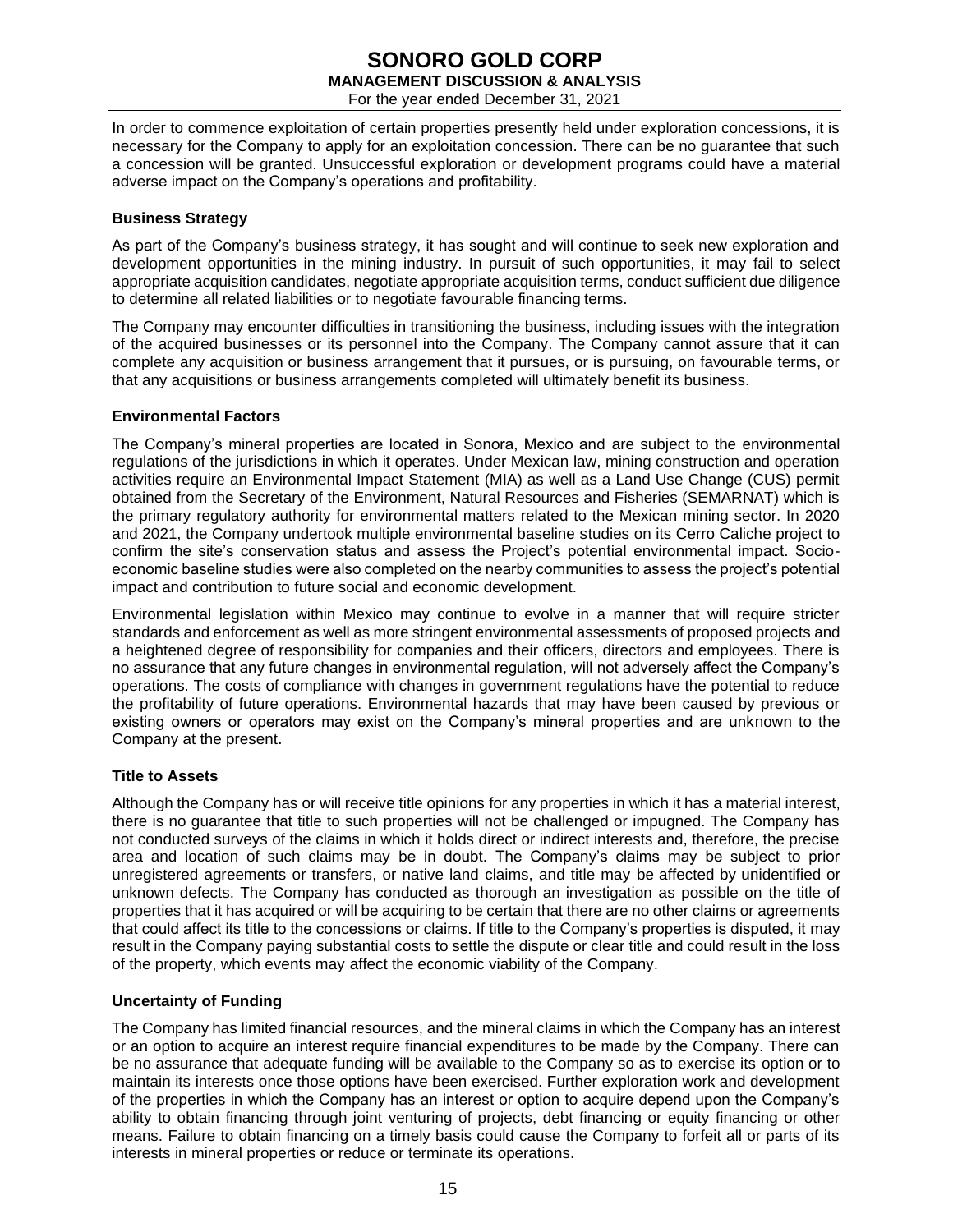For the year ended December 31, 2021

### **Potential Conflicts of Interest**

The directors and officers of the Company may serve as directors and/or officers of other public and private companies, and may devote a portion of their time to manage other business interests. This may result in certain conflicts of interest. To the extent that such other companies may participate in ventures in which the Company is also participating, such directors and officers of the Company may have a conflict of interest in negotiating and reaching an agreement with respect to the extent of each company's participation. The laws of British Columbia, Canada, require the directors and officers to act honestly, in good faith, and in the best interests of the Company and its shareholders. However, in conflict of interest situations, directors and officers of the Company may owe the same duty to another company and will need to balance the competing obligations and liabilities of their actions.

There is no assurance that the needs of the Company will receive priority in all cases. From time to time, several companies may participate together in the acquisition, exploration and development of natural resource properties, thereby allowing these companies to: (i) participate in larger properties and programs; (ii) acquire an interest in a greater number of properties and programs; and (iii) reduce their financial exposure to any one property or program. A particular company may assign, at its cost, all or a portion of its interests in a particular program to another affiliated company due to the financial position of the company making the assignment. In determining whether or not the Company will participate in a particular program and the interest therein to be acquired by it, it is expected that the directors and officers of the Company will primarily consider the degree of risk to which the Company may be exposed and its financial position at that time.

### **Third Party Reliance**

The Company's rights to acquire interests in certain mineral properties may have been granted by third parties who themselves may hold only an option to acquire such properties. As a result, the Company may have no direct contractual relationship with the underlying property holder.

### **Assurance on the Consolidated Financial Statements**

We prepare our financial reports in accordance with accounting policies and methods prescribed by IFRS. In the preparation of financial reports, management may need to rely upon assumptions, make estimates or use their best judgment in determining the financial condition of the Company. Significant accounting policies and practices are described in more detail in the notes to our consolidated financial statements for the year ended December 31, 2021. In order to have a reasonable level of assurance that financial transactions are properly authorized, assets are safeguarded against unauthorized or improper use and transactions are properly recorded and reported, we have implemented and continue to analyze our internal control systems for financial reporting. Although we believe our financial reporting and financial statements are prepared with reasonable safeguards to ensure reliability, we cannot provide absolute assurance in that regard.

### **General Economic Conditions**

The unprecedented events in global financial markets during the last few years have had a profound effect on the global economy. Many industries, including the gold and silver mining industry, are affected by these market conditions. Some of the key effects of the current financial market turmoil include contraction in credit markets resulting in a widening of credit risk, devaluations and high volatility in global equity, commodity, foreign exchange and precious metal markets, and a lack of market liquidity. A continued or worsened slowdown in the financial markets or other economic conditions, including but not limited to, consumer spending, employment rates, business conditions, inflation, fuel and energy costs, consumer debt levels, lack of available credit, the state of the financial markets, interest rates, and tax rates may adversely affect the Company's growth and profitability.

### **Substantial Volatility of Share Price**

In recent years, the securities markets have experienced a high level of price and volume volatility, and the securities of many mineral exploration companies have experienced wide fluctuations in price which have not necessarily been related to the operating performance, underlying asset values or prospects of such companies.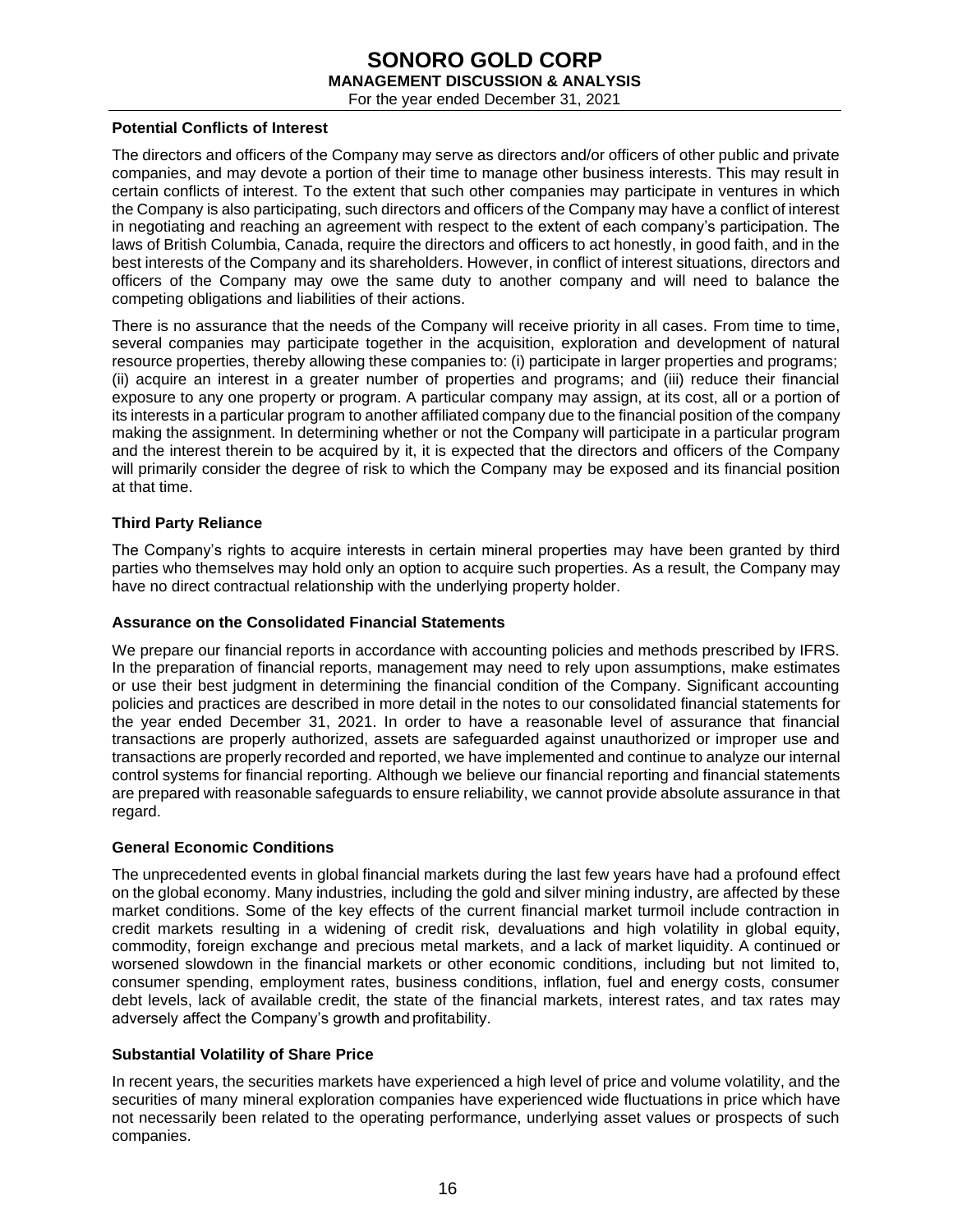For the year ended December 31, 2021

The price of the Company's common shares is also likely to be significantly affected by short-term changes in mineral prices or in the Company's financial condition or results of operations as reflected in its yearly financial reports.

### **Potential dilution of present and prospective shareholdings**

In order to finance future operations and development efforts, the Company may raise funds through the issue of common shares or the issue of securities convertible into common shares. The Company cannot predict the size of future issues of common shares or the issue of securities convertible into common shares or the effect, if any, that future issues and sales of the Company's common shares will have on the market price of its common shares. Any transaction involving the issue of shares, or securities convertible into shares, could result in dilution, possibly substantial, to present and prospective holders of shares.

### **FINANCIAL INSTRUMENTS**

The Company has classified its cash and cash equivalents as fair value through profit and loss; receivables (excluding input tax credits receivable) as loans and receivables, and accounts payable and accrued liabilities and due to related parties, as other financial liabilities.

### **Fair value**

The carrying values of receivables, accounts payable and accrued liabilities and due to related parties approximate their fair values due to the short-term nature of these financial instruments. Cash and cash equivalents are measured at their market value in accordance with Level 1 of the fair value hierarchy.

### **Credit risk**

The Company is exposed to credit risk with respect to its cash and cash equivalents and receivables. The risk arises from the non-performance of counterparties of contracted financial obligations. Credit risk is mitigated as cash and cash equivalents have been placed on deposit with major Canadian and Mexican financial institutions.

Concentration of credit risk exists with respect to the Company's cash and cash equivalents and maximum exposure thereto is as follows:

|                                                                                                                                 |     | December 31,<br>2021  | December 31,<br>2020 |
|---------------------------------------------------------------------------------------------------------------------------------|-----|-----------------------|----------------------|
| Cash and cash equivalents held at major Canadian<br>financial institutions<br>Cash held at major Mexican financial institutions |     | \$1,735,713<br>25.393 | 1,887,635<br>422,776 |
| Total cash and cash equivalents                                                                                                 | SS. | 1,761,106             | 2,310,411            |

As at December 31, 2021, the Company held a 60 day term deposit of \$nil (2020 – US \$250,000 earning interest of 3.17% per year).

### **Liquidity risk**

Liquidity risk is the risk that the Company will not have sufficient cash resources to meet its financial obligations as they come due. The Company's approach to managing liquidity risk is to provide reasonable assurance that it will have sufficient funds to meet liabilities when due. The Company had working capital at December 31, 2021 in the amount of \$1,443,600 (2020 – \$2,173,612).

### **Market risk**

Market risk is the risk that the fair value or future cash flows of a financial instrument will fluctuate due to changes in market prices. Market risk comprises three types of risk: interest rate risk, foreign currency risk and other price risk.

### a) Interest rate risk

The Company's cash and cash equivalents consist of cash held in bank accounts. Due to the short-term